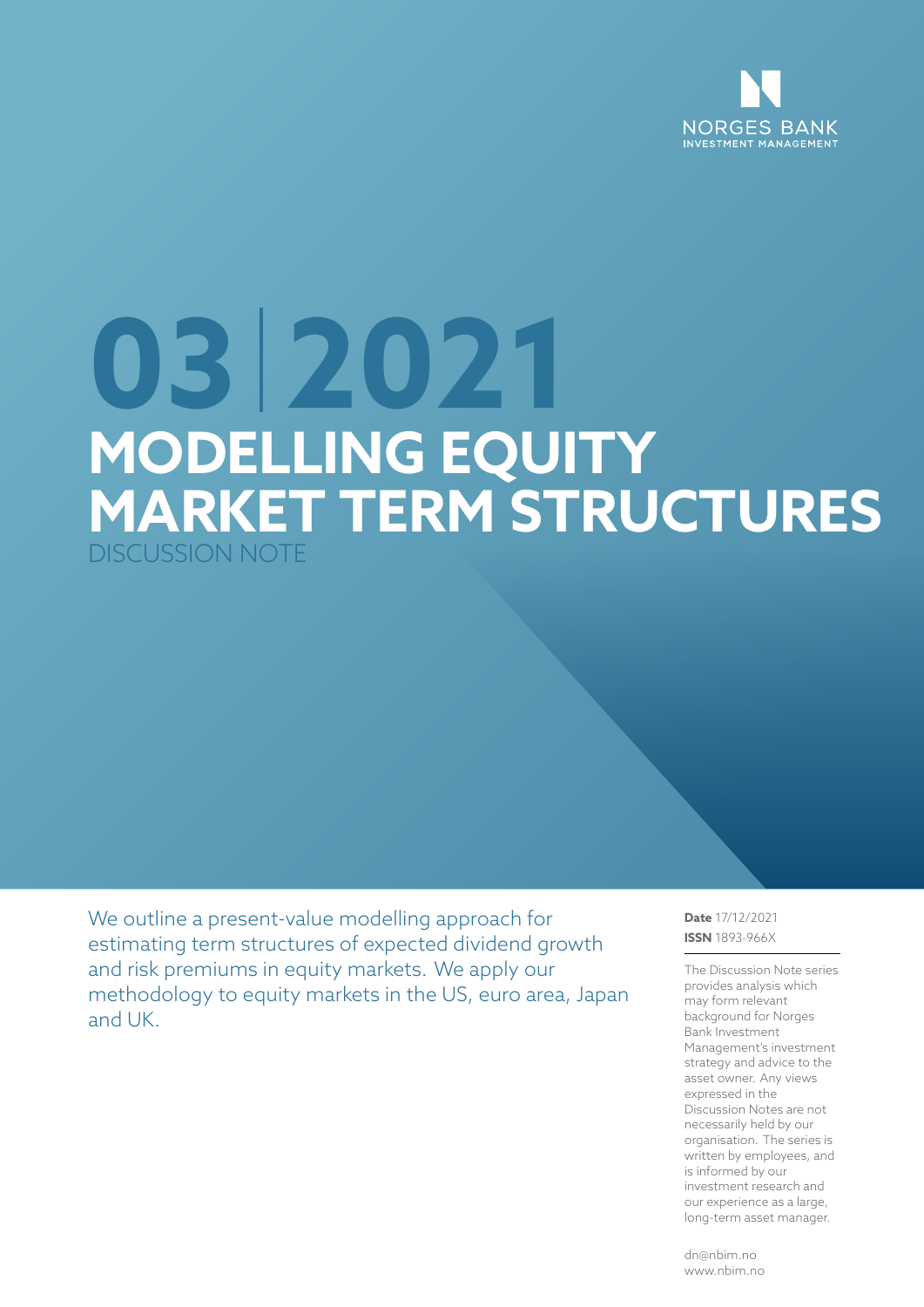# **SUMMARY**

- We outline a methodology for estimating term structures of expected dividend growth and risk premiums, which we apply to equity markets in the US, euro area, Japan, and the UK. These term structures are key inputs when estimating expected returns on the market and decomposing equity price movements.
- Our estimation approach relies on the use of dividend futures prices, which provide a way to breakdown the market into value associated with fixed horizons. We combine these futures prices with stock index prices, options data, and surveys within a present-value framework, allowing us to estimate term structures that extend to long maturities.
- Our model produces dividend growth and risk premium term structures that explain high proportions of the variation in stock index prices, and closely match dividend futures prices. There is considerable cyclical variation in the expected dividend growth estimates, particularly at shorter horizons. Similarly, short-term risk premiums vary considerably more than long-horizon estimates, and increase sharply during market downturns.
- The present-value approach allows us to decompose stock market values by horizon, and indicates that the majority of the value occurs beyond ten years for all markets. This is also reflected in estimates of equity market duration, which range from 20 to 25 years for the US and Japan, and 15 to 20 years for the euro area and UK.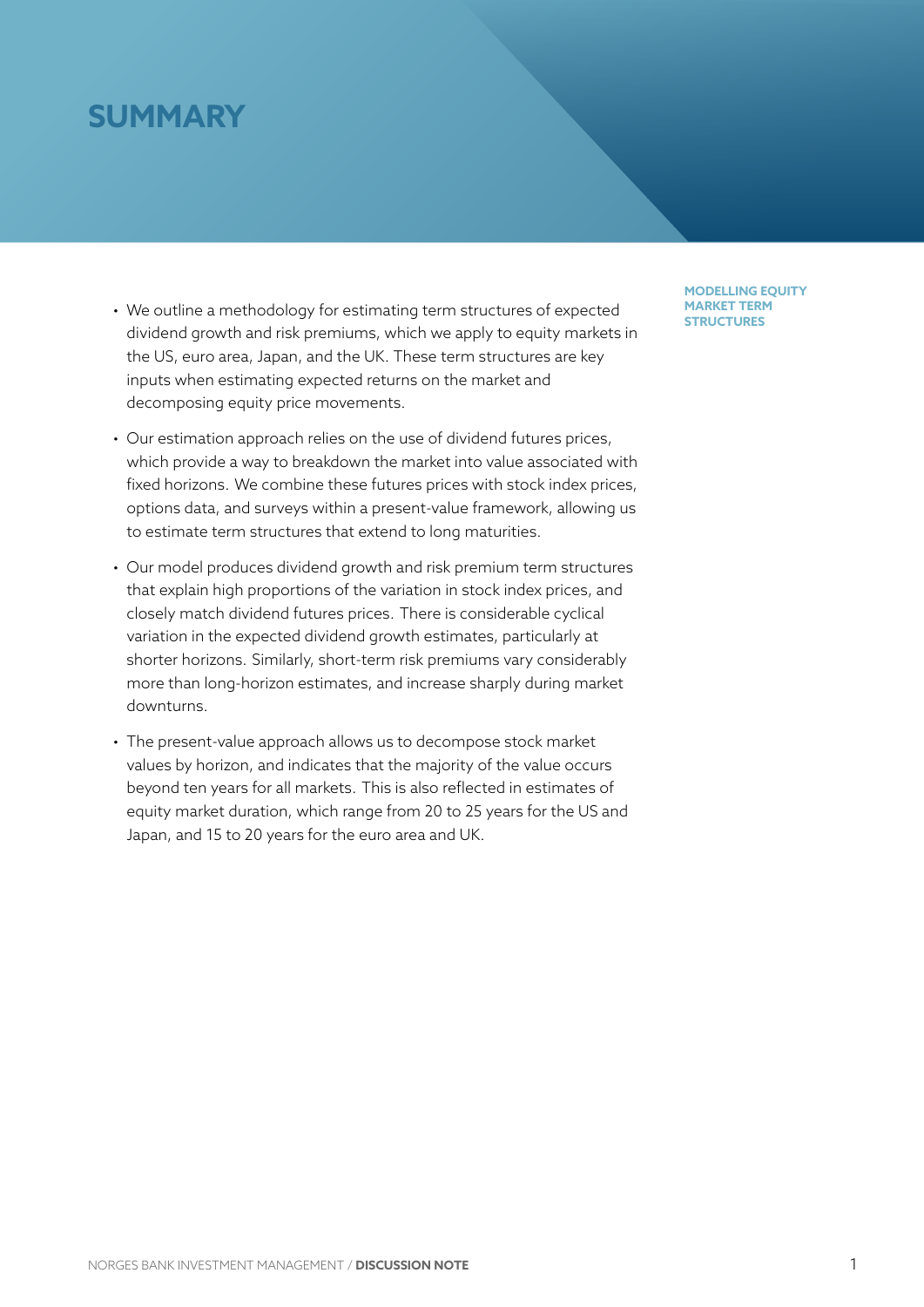## **1. Introduction**

Equity prices can be expressed in terms of expected future cash flows into the infinite future, where cash flows at each horizon are discounted to their present value. Similar to the term structure of yields for government bonds, we can define term structures for equities that describe expected dividend growth and risk premiums across different horizons. It is important to obtain accurate and timely estimates of equity term structures, as they are key inputs into our estimates of expected returns on the market and decompositions of equity price movements.

In this note, we outline a present-value approach to estimating equity term structures. Our approach relies on the use of dividend futures, prices of which are informative of the value of market dividends at fixed horizons stretching several years into the future. We combine these futures prices with stock index prices, option data and surveys within a present-value framework. This allows us to estimate expected dividend growth and risk premiums over short and long horizons. Our model produces dividend growth and risk premium term structures that match the equity index and dividend futures prices simultaneously. We apply our methodology to equity markets in the US, euro area, Japan, and the UK.

Our estimates indicate that there is considerable variation in expected dividend growth, in particular at shorter horizons, where the estimates co-move closely with the economic cycle. Similarly, our estimates of short-term risk premiums vary considerably over time, and much more than longer-horizon risk premiums.

Our modelling approach allows us to break down the sources of stock market values by horizon, and to measure equity market duration. We find that the majority of value occurs beyond ten years for all markets. On average, dividends beyond 30 years capture over half the value for the US and Japan, and around a third of the value for the euro area and UK markets. This is also reflected in measures of equity market duration, which we estimate to be between 20 and 25 years on average for the US and Japanese markets, and between 15 and 20 years for the euro area and UK.

The note proceeds as follows. In the next section, we introduce dividend futures instruments and discuss data availability and quality. In Section 3, we outline a framework for understanding how dividend futures prices relate to expected cash flows and risk premiums for the overall stock market. Section 4 describes our methodology for estimating term structures, and in Secti[o](#page-4-0)n 5 we present our estimates and decompose stock market values by horizon.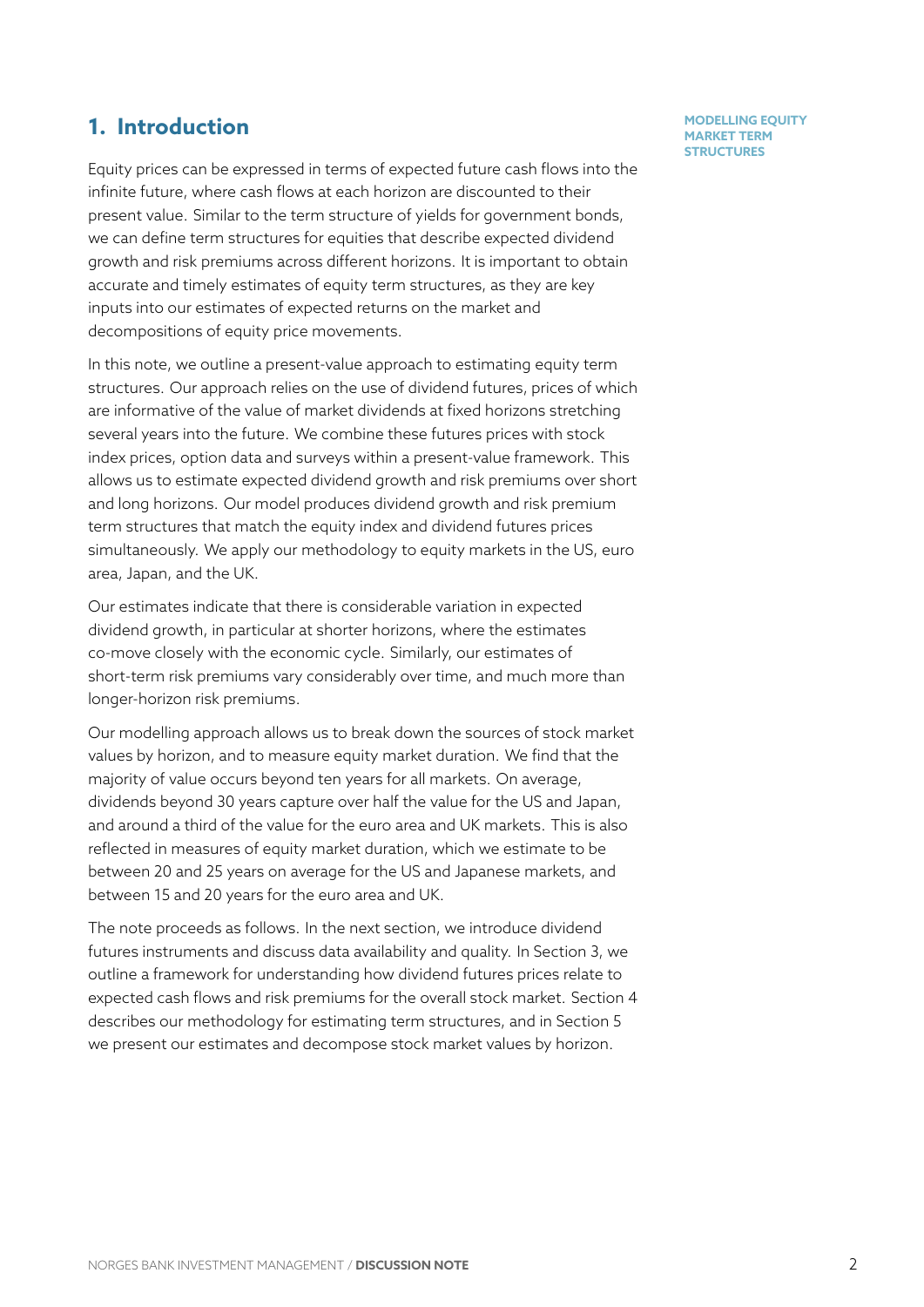# **2. The Dividend Futures Market**

The dividend derivatives market was established around 20 years ago as an over-the-counter (OTC) dividend swap market. The need for this market arose from banks selling structured products such as equity-linked notes that offered investors exposure to equity prices. The banks selling these products found themselves holding unwanted dividend risk on their balance sheets. Finding natural counterparties in the form of hedge funds and pension funds, the banks created a market for trading dividend swaps.

Exchange-traded dividend futures, on the other hand, were established more recently. Dividend futures are contracts that allow investors to take a position on dividends paid out in a given calendar year. They are cash-settled derivative contracts whose underlying is a "dividend point index", which measures the gross dividends declared and paid by the constituents of an equity index during a predetermined period.<sup>1</sup>

While the first dividend futures contracts started trading on exchanges as early as 2008, trading was mostly confined to futures based on the EURO STOXX 50 index, and dividend futures on th[e](#page-3-0) S&P 500 only began trading in 2015.<sup>2</sup> Trading in dividend futures has caught up with OTC-traded swaps, however, and today exchange-traded dividend futures are the primary instruments through which market participants gain direct exposure to corp[or](#page-3-1)ate dividends.

Table 1 lists the dividend point indices that correspond to the equity markets included in this note. The indices are reset to zero every year in December, except for the Nikkei 225.<sup>3</sup> Dividend futures contracts are available in annual steps [u](#page-3-2)p to ten years ahead, where the longest maturity varies by market.

<span id="page-3-2"></span>

| <b>Region</b>           | <b>Equity index</b> | <b>Underlying</b>                              |
|-------------------------|---------------------|------------------------------------------------|
| Euro area               | EURO STOXX 50       | EURO STOXX 50 Dividend<br>Points               |
| Japan                   | Nikkej 225          | Nikkei Stock Average Divi-<br>dend Points      |
| United Kingdom FTSE 100 |                     | FTSF 100 Dividend Index -<br>RDSA Withholding* |
| <b>United States</b>    | S&P 500             | S&P 500 Dividend Points<br>Annual Index        |

*Table 1: Overview of equity [an](#page-3-3)d corresponding dividend points indices in our sample*

*Note: ∗All dividends are as declared by companies and no withholding tax adjustments are made except for dividends paid by Royal Dutch Shell. In order to comply with international treaties, a 15 percent withholding tax is deducted from dividends paid by Royal Dutch Shell A shares. For more details, see the FTSE Russell index rules.*

 $1$ The buyer of a dividend derivative commits to paying the prevailing market-implied level of the dividend points index (the "fixed leg"). The seller commits to paying the dividend level that is actually realised (the "floating leg"). Payments a[re made only at the con](https://research.ftserussell.com/products/downloads/FTSE_100_Dividend_Index_RDSA_Withholding.pdf)tract's maturity. The contracts trade in multiples of index points.

<sup>2</sup>See Manley and Mueller-Glissmann (2008) and Mixon and Onur (2017) for more details.

<span id="page-3-3"></span><span id="page-3-1"></span><span id="page-3-0"></span><sup>&</sup>lt;sup>3</sup>Dividend futures on the Nikkei 225 index follow the financial year in Japan and expire on the last trading day of March the following calendar year.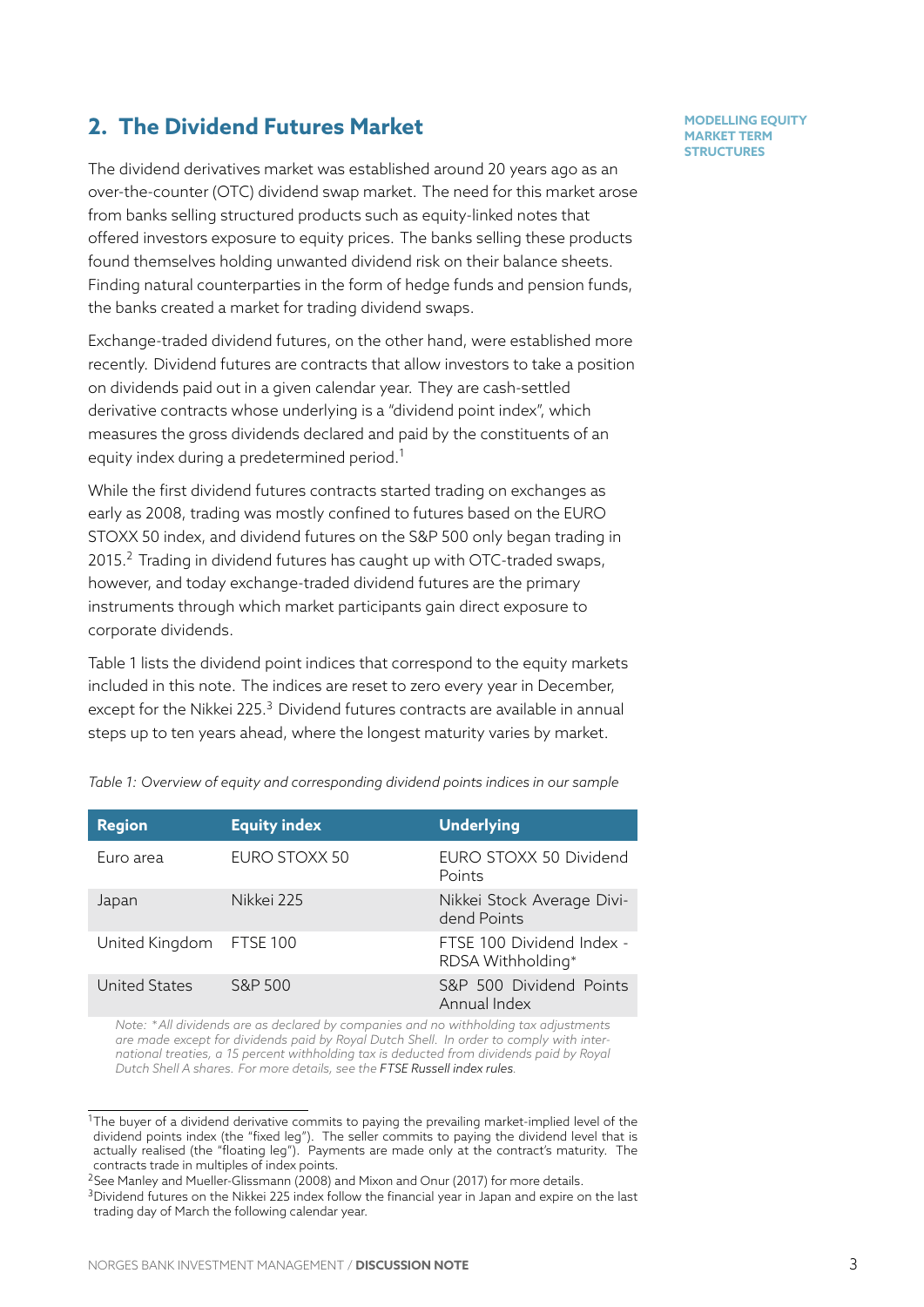### **How informative are dividend futures prices?**

In this note, we use dividend futures prices to infer expected dividend growth and risk premiums at different horizons. One concern related to the use of dividend futures prices is that they might not be sufficiently informative, due to low liquidity or structural supply-demand imbalances. While recognising the possible limitations of using dividend futures prices, we nevertheless believe these instruments contain useful information about future dividend growth.

Dividend futures markets have grown substantially since their inception, as measured by the notional amounts outstanding. Near-term contracts seem to be the most liquid segment, with trading volumes declining steadily as the time to maturity increases. Arguably, these markets have been sufficiently liquid and informative in most of our sample period. This is also the conclusion of Gormsen and Koijen (2020), who argue that trading frictions do not impair the informativeness of dividend futures, for example highlighting that trading volumes actually increased during the market turmoil in the first quarter of 20[20. Appendix](#page-16-2) A provid[es det](#page-16-2)ails of the liquidity and size of dividend futures markets.

Furthermore, a number of studies, such as Binsbergen, Hueskes, Koijen, and Vrugt (2013) and Gormsen [an](#page-17-0)d Koijen (2020), indicate that estimates of expected dividend growth extracted from dividend derivatives predict subsequently realised dividend growth, in [particular at short horizons.](#page-16-3) [Dividend fut](#page-16-3)ures [prices therefore seem to co](#page-16-2)ntain relevant information about future dividend payouts.

# **3. Dividend Futures, Expected Cash Flows, and Risk Premiums**

<span id="page-4-0"></span>In this section, we outline how dividend futures prices relate to expected cash flows, risk premiums and the overall stock market. We often express the price of the aggregate stock market in terms of the present value of expected future cash flows. We can apply the same logic to the sum of dividends paid in a given future year from holding an equity index. The price of this "index dividend" paid out  $n$  years from now - denoted by  $P_t^{(n)}$  - is the present value of the expected index dividend  $E_t[D_{t+n}]$  at that point in time:

$$
P_t^{(n)} = \frac{E_t[D_{t+n}]}{\exp\left(n\left(y_t^{(n)} + \theta_t^{(n)}\right)\right)},\tag{1}
$$

where  $y_t^{(n)}$  is the  $n$ -year nominal yield and  $\theta_t^{(n)}$  is the risk premium compensating investors for dividend risk at the *n*-year maturity. We can reformulate equation (1) to relate the index dividend price to expected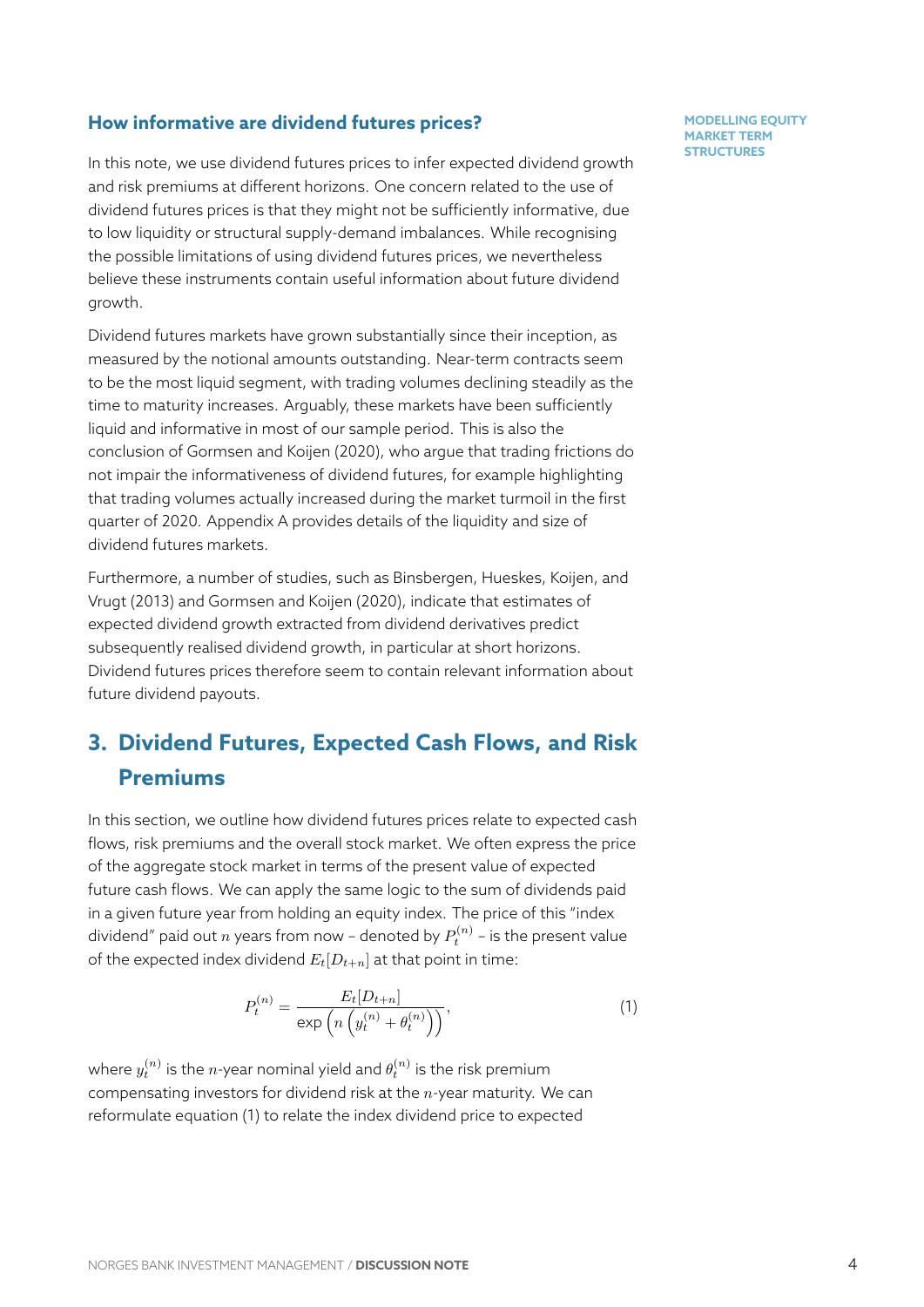dividend *growth* relative to the current period's index dividend *Dt*:

$$
P_t^{(n)} = D_t \exp\left(n \left(\underbrace{g_t^{(n)}}_{\text{cash flows}} \underbrace{-y_t^{(n)} - \theta_t^{(n)}}_{\text{discount rate}}\right)\right).
$$
 (2)

Here,  $g^{(n)}_t$  measures the average per-period expected dividend growth rate implied by expected index dividends at different points in the future:

$$
g_t^{(n)} = \frac{1}{n} E_t \left[ \log \left( \frac{D_{t+n}}{D_t} \right) \right]. \tag{3}
$$

Dividend futures are quoted in terms of their *forward* prices, which are linked to index dividend prices through nominal yields under the no-arbitrage condition, which we can combine with the definition of  $P_t^{(n)}$  in equation (2):

$$
F_t^{(n)} = P_t^{(n)} \exp\left(ny_t^{(n)}\right) = D_t \exp\left(n\left(g_t^{(n)} - \theta_t^{(n)}\right)\right). \tag{4}
$$

This implies that in order to extract the term structures of dividend growth  $g_t^{(n)}$  for the equity index, we need estimates of risk premiums  $\theta_t^{(n)}$ . By rearranging equation (4), we can express expected dividend growth as a function of futures prices, realised dividends and risk premiums:

<span id="page-5-1"></span>
$$
g_t^{(n)} = \underbrace{\frac{1}{n} \log \left( \frac{F_t^{(n)}}{D_t} \right)}_{\text{Risk-neutral expected div. growth}} + \underbrace{\theta_t^{(n)}}_{\text{Risk adjustment}}.
$$
 (5)

This equation shows that  $g_t^{(n)}$  consists of two components: 1) *risk-neutral* expectations about future dividend growth and 2) the risk premium associated with the index dividend paid out *n* years from now. How much of the variation in the prices of dividend futures is driven by the risk premium is an empirical question.<sup>4</sup>

Since the value of the aggregate stock market equals the sum of discounted future dividends, the time *t* value of the aggregate stock market index *S<sup>t</sup>* is as follows:

<span id="page-5-0"></span>
$$
S_t = \sum_{n=1}^{\infty} P_t^{(n)}.
$$
\n(6)

The term structures for the equity market can therefore be described by the variables  $g_t^{(n)}$  and  $\theta_t^{(n)}$  at horizons up to infinity. We model these term structures using dividend futures prices, equity index option prices and equity indices, ensuring that they are informed by prices of traded securities.

<sup>&</sup>lt;sup>4</sup>Empirical evidence suggests that a large fraction of the variation in prices of short-horizon dividend futures is driven by changes in expected dividend growth, see Binsbergen, Hueskes, Koijen, and Vrugt (2013) and Gormsen, Koijen, and Martin (2021).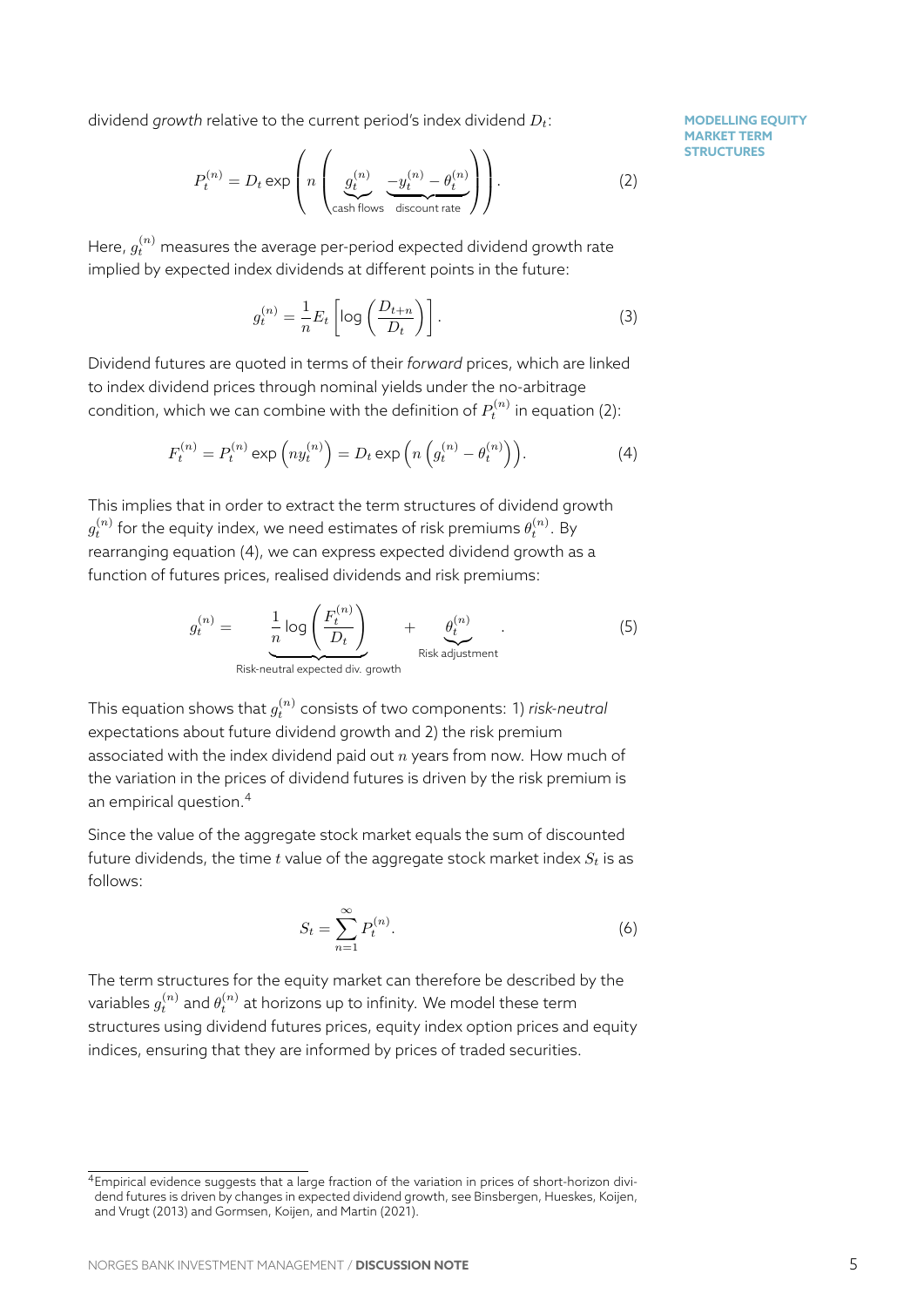# **4. Term Structure Modelling Approach**

In this section, we describe the data and methodology we use to model expected dividend growth and risk premium term structures. We use a present-value model that combines dividend futures prices with stock index prices, options prices, and survey data.

### **Present-Value Modelling of Term Structures**

The present-value formula in equation (6) expresses the stock index price in terms of expected dividend growth, interest rates and risk premiums up to an infinite horizon. Dividend futures prices and other model inputs only cover horizons up to a few years, however. W[e](#page-5-0) utilise a present-value framework that uses relatively few assumptions to estimate full term structures that extend beyond these short horizons. We adapt the present-value formula such that the modelling of dividends and their corresponding discount rates is split into two stages:

$$
S_{t} = \sum_{n=1}^{\bar{n}} P_{t}^{(n)} + \underbrace{\overbrace{\text{O}_{t} \exp\left((\bar{n}+1) g_{t}^{(\bar{n}+1)}\right)}^{\text{terminal value}}_{\text{exp}\left(\bar{y}_{t} + \bar{\theta}_{t} - \bar{g}_{t}\right) - 1}^{\text{discounting to present}}_{\text{second stage}} \exp\left(-(\bar{n}+1) \left(y_{t}^{(\bar{n}+1)} + \theta_{t}^{(\bar{n}+1)}\right)\right)} \tag{7}
$$

<span id="page-6-2"></span>where  $\bar{y}_t$ ,  $\bar{\theta}_t$ , and  $\bar{g}_t$  refer to terminal values of the nominal yield, risk premium and expected dividend growth.<sup>5</sup> In the first stage, which spans the first  $\bar{n}$ years, we explicitly model each annual index dividend and discount it to the present by applying the corresponding discount rate. In the second stage, which spans the period  $\bar{n}$  + 1 y[ea](#page-6-0)rs from time *t* to infinity, we estimate the terminal value of all index dividends over these horizons and discount them to the present.

We represent the term structures of expected dividend growth rates  $g^{(n)}_t$  and risk premiums  $\theta_t^{(n)}$  at horizons from 1 to  $\bar{n}$  years through a parsimonious functional form following Nelson and Siegel (1987).<sup>6</sup> Prices of dividend futures across maturities show a significant degree of co-movement, which indicates that both the expected dividend growth rates and risk premiums across different horizons can be [represented by a small n](#page-16-4)[um](#page-6-1)ber of factors. This specification allows us to express  $g_t^{(n)}$  and  $\theta_t^{(n)}$  at any horizon as a function of four parameters:  $g_t^{(n)}\,(\beta_{0t}^g,\beta_{1t}^g,\beta_{2t}^g,\tau_t^g)$  and  $\theta_t^{(n)}\,\big(\beta_{0t}^\theta,\beta_{1t}^\theta,\beta_{2t}^\theta,\tau_t^\theta\big)$ , respectively. Appendix E provides more details on the Nelson-Siegel model specification.

We use measures of all components of equation (7) as inputs into the Nelson-Siegel estimation. The first stage of our model specified in equation (7) covers [th](#page-20-0)e first 30 years of the term structures ( $\bar{n} = 30$ ). This means that we explicitly model dividends and the correspond[in](#page-6-2)g discount rates for each year up to year 30. In addition to the index price and realised dividends, we

 $5$ [T](#page-6-2)he second stage involves modelling a perpetuity with constant dividend growth beginning at the  $\bar{n}$  + 1 horizon, which is then discounted to the present.

<span id="page-6-1"></span><span id="page-6-0"></span><sup>6</sup>The Nelson-Siegel specification is suitable as a parsimonious representation of a panel of highly correlated series. It was originally used to represent the term structure of interest rates.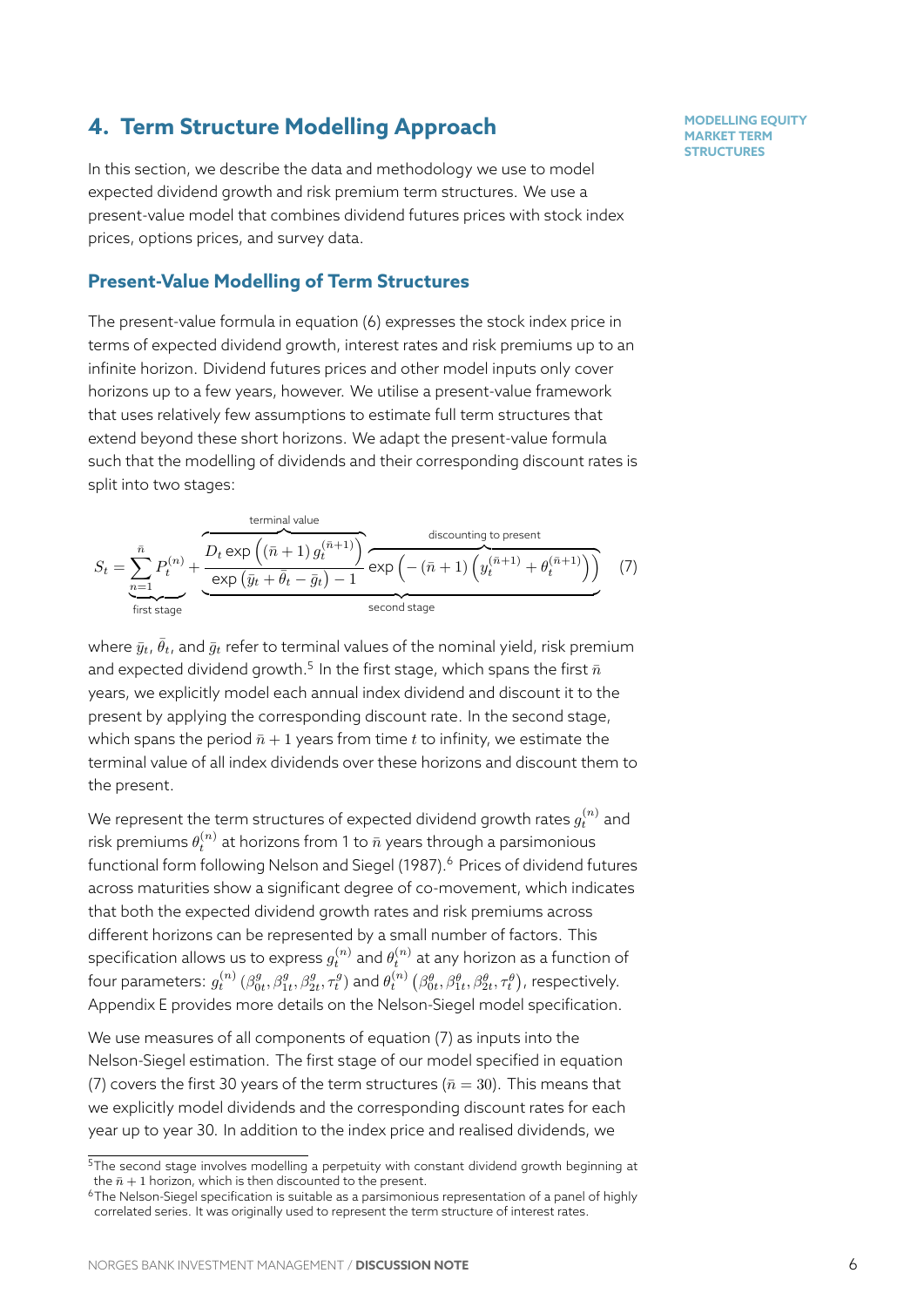combine dividend futures prices, options and yield curve data.

To obtain risk premiums at short maturities, we use options prices following the methodology outlined in Martin (2017), providing estimates up to three years ahead.<sup>7,8</sup> Using equation (5), we use these risk premiums to obtain estimates of dividend growth up to three-year horizons. We use dividend futures prices at available ma[turities](#page-16-5), [whic](#page-16-5)h vary by market, and use the term structure of [g](#page-7-0)[ov](#page-7-1)ernment bond [yie](#page-5-1)lds up to 30-year maturities in the discount rates for the first stage.  $9,10$ 

Two additional inputs are used for the identification of the long end of the equity term structures: equity index levels and long-horizon survey-based estimates of nominal G[D](#page-7-2)[P](#page-7-3) growth. The terminal values of  $\bar{y}_t$ ,  $\bar{\theta}_t$ , and  $\bar{g}_t$  in the second stage are represented through forward rates. As described below, these are readily available from the Nelson-Siegel specification and are therefore consistent with the first stage of the model. For  $\bar{g}_t$ , we assume that long-run nominal dividend growth coincides with the expected nominal GDP growth. This assumption relies on the labour share of the total output being stable over the long term.<sup>11</sup>

### **Data**

We use futures data from [Bl](#page-7-4)oomberg as our main data source for the euro area, Japanese, UK and US markets, which we collectively refer to as the "G4" markets.<sup>12</sup> To create a full sample of prices, we need to combine data on dividend futures and dividend swaps. In Appendix B, we outline how we construct daily futures prices covering the period from January 2003 to June 2021. T[he](#page-7-5) maturities of the futures contracts vary over time, in the same way that a bond's maturity rolls off after being issued. [Th](#page-17-1)e estimation methods we use require dividend futures with constant maturities, which we construct by interpolating between fixed maturities using splines.

We use equity index options data from OptionMetrics. More details on the options data and construction of equity risk premium estimates across horizons are provided in Appendix C. For yields, we source zero-coupon nominal spot yields and forwards from ICE Indices (formerly BofA Fixed

 $7$ Details are provided in Appendix C. We use the same approach for modelling the equity risk premium in NBIM (2021), where we show that the approach is successfully able to explain a large proportion of variation in equity returns. [We](#page-18-0) also find that our estimates are able to forecast equity market returns, extending the predictive regressions reported in Martin (2017) to include data available since the original study, and also across the other G4 equity markets.

<span id="page-7-0"></span> $8$ We use an estimate of the equit[y ri](#page-18-0)sk premium - the expected excess return on the entire equity market – [as a proxy f](#page-16-6)or the dividend risk premium. While these two quantities are theoretically distinct, it is reasonable to assume they are closely related in practice. Goncalves (2019) derives the conditions under which the dividend risk premium coincides w[ith the equit](#page-16-5)y risk premium. Knox and Vissing-Jorgensen (2021) assume that the expected return on a dividend strip is proportional to the expected return on the market.

<span id="page-7-1"></span> $^9$ For dividend futures, we use constant-maturity futures from the one-year maturity onwards and exclude the two longest maturities to ensure that we use the more liqui[d segment of the](#page-16-7) market.

 $10$ To the extent that the yield curves used to discount cash flows are pushed down by convenience [yields, our risk premium es](#page-16-8)t[imate](#page-16-8)s will include this effect, and will be higher compared to an estimation approach that uses (unobserved) risk-free discount rates free of convenience yields.

<span id="page-7-2"></span> $11$ While the recent literature documents a downward trend in the labour share in recent decades, indicating non-stationarity, long-sample evidence suggests that the labour share tends to move in long cycles, e.g. Charpe, Bridji, and McAdam (2019).

<span id="page-7-5"></span><span id="page-7-4"></span><span id="page-7-3"></span><sup>&</sup>lt;sup>12</sup>Dividend derivatives exist for indices such as the Hang Seng, SMI and country indices within the euro area. These markets are either small or less liquid than the G4, however.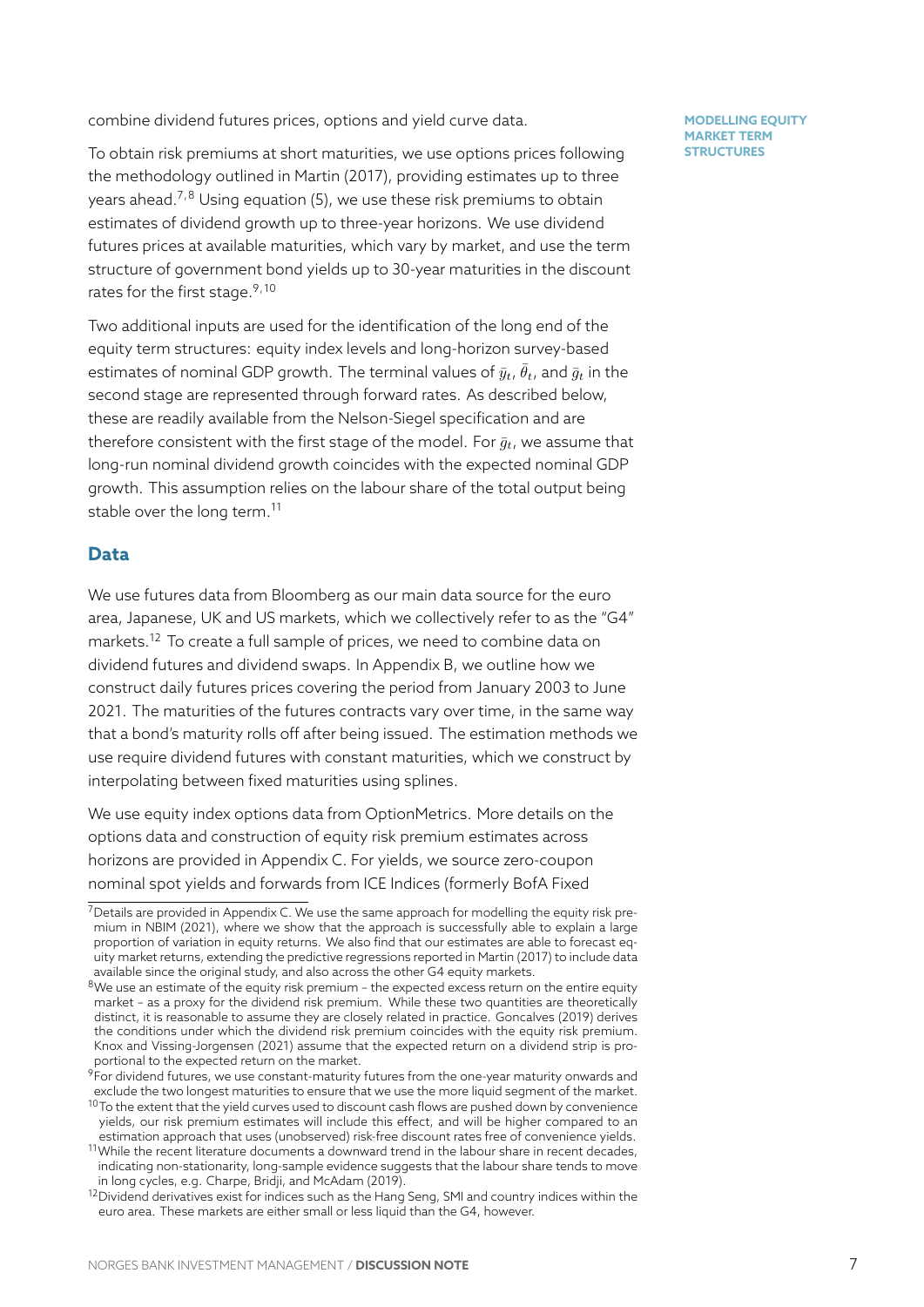Income Indices). The data are available at a daily frequency and at three-month maturity steps between three months and 30 years. We source daily equity price index levels from Bloomberg and survey-based estimates of nominal GDP growth at the ten-year horizon from Consensus Economics. As the survey data are available at a quarterly frequency, we convert the quarterly data to a daily frequency by carrying the last available observation forwards. Finally, our model estimation requires realised dividends as an input, *Dt*, which we obtain as the difference between the daily total return and price return for each equity index, details of which are provided in Appendix D.

### **Model Estimation and Fit**

To implement both stages of our model, we need to estimate eight parameters in total. One of the well-known advantages of the Nelson-Siegel specification is that the parameters have an intuitive interpretation. The first two parameters determine the long-run level of the term structure and its slope respectively. For example, for the risk premium term structure,  $\beta^{\theta}_{0t}$ represents the level and  $\beta^{\theta}_{1t}$  represents the slope. The other two parameters,  $\beta^{\theta}_{2t}$  and  $\tau^{\theta}_{t}$  , jointly determine the shape and the location of the term structure hump. We exploit this parameter structure to implement the assumption about long-run dividend growth. Specifically, we set  $\beta_{0t}^g$  equal to the survey-based estimate of long-horizon nominal GDP growth. This modelling choice anchors the long end of the term structure of dividend growth, and together with the equity index levels determines the long end of the risk premium term structure.

To estimate the remaining seven parameters determining  $g_t^{(n)}$  and  $\theta_t^{(n)}$ , we minimise the sum of squared pricing errors between the model-implied and observed variables. Our optimisation balances pricing errors for the stock index, futures prices, risk premiums and dividend growth inputs. In penalising pricing errors, we account for higher liquidity and trading activity in dividend futures with shorter maturities (for the first three years) by giving them a higher weight relative to longer-maturity dividend futures.

Figure 1 shows modelled equity index prices alongside observed equity indices across all markets. We are able to closely match the variation in these prices, though there tends to be some deterioration in fit earlier in the sample period [a](#page-9-0)nd during the 2008-2009 financial crisis.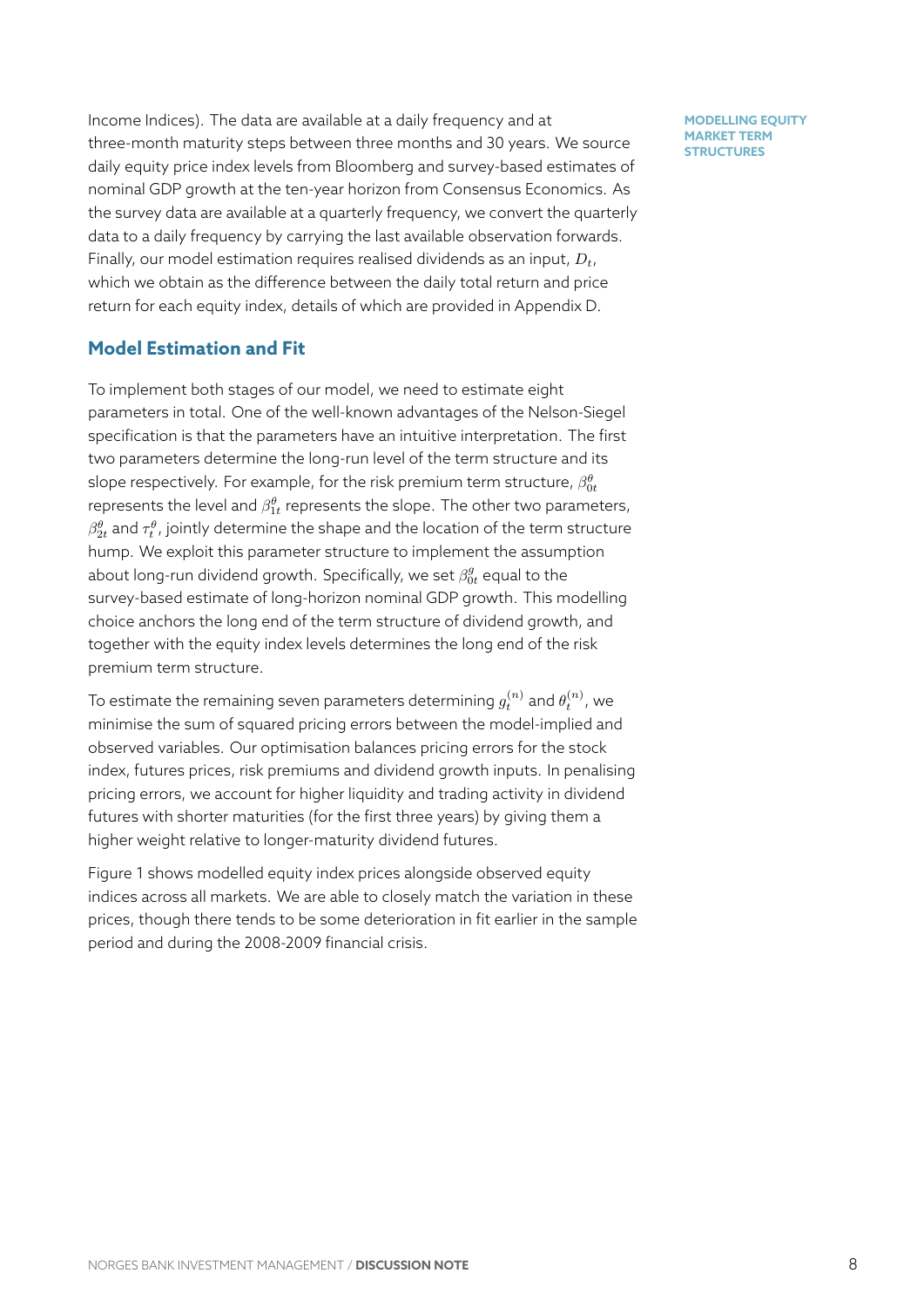*Figure 1: Model fit for G4 equity index prices*

<span id="page-9-0"></span>

In addition to matching the pricing of equity indices, we are also able to match dividend futures prices. Focusing on the short-maturity futures that have a relatively higher weight in the estimation, Table 2 reports the correlations between modelled and observed price changes of dividend futures at a daily (Panel A) and weekly (Panel B) frequency.<sup>13</sup>

Given that we estimate the model each day without us[in](#page-10-0)g any information from past observations, aiming for high correlations between modelled and observed price *changes* should be viewed as a challengin[g te](#page-9-1)st of the model. The modelled prices of dividend futures are closely aligned with the observed prices, where the correlations at a daily frequency are high and mostly exceed 0.80. Microstructure effects and measurement errors are the likely cause of lower correlations at a daily frequency. To the extent these effects are transitory, the correlations of weekly price changes should be closer to unity across all markets. Panel B of Table 2 shows that this is indeed the case. A tight fit to observed equity index and dividend futures prices, together with the high correlation between the model-implied and observed prices, implies that the model provides an accurat[e a](#page-10-0)nd timely decomposition of equity returns.

<span id="page-9-1"></span> $13$ We penalise the pricing errors for the index similarly to pricing errors for the other model inputs, implying that the close fit of the index price is not guaranteed. The ability to match the index and other prices is partly achieved through adjustment in the long-term risk premium estimate,  $\beta_{0t}^{\theta}.$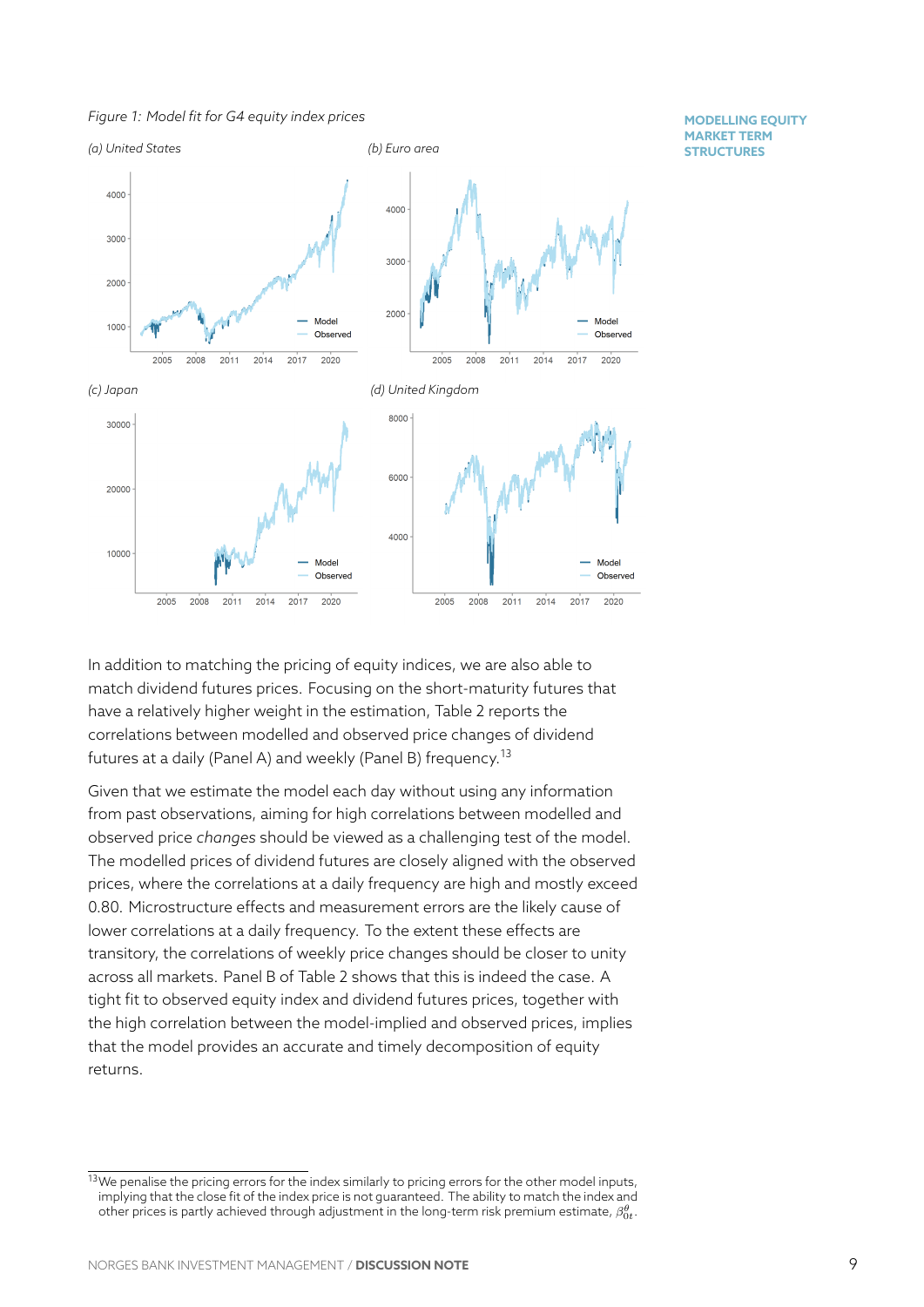*Table 2: Correlation of modelled and observed price changes of dividend futures*

| <b>MODELLING EQUITY</b> |  |
|-------------------------|--|
| <b>MARKET TERM</b>      |  |
| <b>STRUCTURES</b>       |  |

<span id="page-10-0"></span>

| Maturity (years) United States Euro area |                         |      | Japan | <b>United Kingdom</b> |  |  |  |
|------------------------------------------|-------------------------|------|-------|-----------------------|--|--|--|
| Panel A. Daily changes                   |                         |      |       |                       |  |  |  |
|                                          | 0.90                    | 0.86 | 0.40  | 0.64                  |  |  |  |
|                                          | 0.87                    | 0.91 | 0.73  | 0.88                  |  |  |  |
| 3                                        | 0.80                    | 0.87 | 0.78  | 0.79                  |  |  |  |
|                                          | Panel B. Weekly changes |      |       |                       |  |  |  |
|                                          | 0.97                    | 0.93 | 0.79  | 0.87                  |  |  |  |
|                                          | 0.97                    | 0.97 | 0.94  | 0.97                  |  |  |  |
| 3                                        | 0.94                    | 0.95 | 0.95  | 0.93                  |  |  |  |

*Note: The table reports correlations between modelled and observed daily (Panel A) and weekly (Panel B) dividend futures price changes. Weekly correlations are estimated using overlapping daily data. The sample period varies by market – from Jan 2003 for the US and euro area, Jun 2009 for Japan and Jan 2005 for the UK – and ends in Jun 2021.*

# **5. Term Structures of Expected Dividend Growth and Risk Premiums**

In this section, we describe the dynamics of the estimated term structures of expected dividend growth and risk premiums. We then use our present-value model to decompose the equity indices into their sources of value at different horizons, and estimate the duration of G4 equity markets.

### **Term Structure Estimates**

Figure 2 shows dividend growth estimates for one-, five- and ten-year maturities across the G4 markets. The dividend growth estimates display a high degree of cyclicality, strongly co-moving with the economic cycle.<sup>14</sup> This cyclica[lit](#page-11-0)y is particularly apparent in episodes where expected dividend growth was revised significantly downwards, such as during the 2008 financial crisis and Covid-19 pandemic outbreak in 2020. We also obser[ve](#page-10-1) greater cyclicality at shorter horizons, where 12-month dividend growth fell to below -25 percent for the US and below -30 percent in the other markets during these episodes. Estimates of 10-year dividend growth rates are more stable over time than their short-term counterparts.

Figure 3 shows our estimates of risk premiums at different horizons for G4 markets. The estimates vary counter-cyclically, increasing sharply during the financial crisis and pandemic episodes, and co-move strongly across markets partic[ula](#page-11-1)rly during market downturns. In line with evidence in Binsbergen, Brandt, and Koijen (2012), the shorter-term estimates display greater variation than the longer-horizon estimates. For example, during the financial crisis, the 12-month estimates for the US, euro area and UK reached [around 16](#page-16-10) [percent, compared to aro](#page-16-10)und 5 percent for the 120-month estimates.

<span id="page-10-1"></span><sup>&</sup>lt;sup>14</sup>For example, the correlations between one-year expected dividend growth and one-year forecasts of GDP growth from Consensus Economics range from 0.60 to 0.76 across the G4 markets.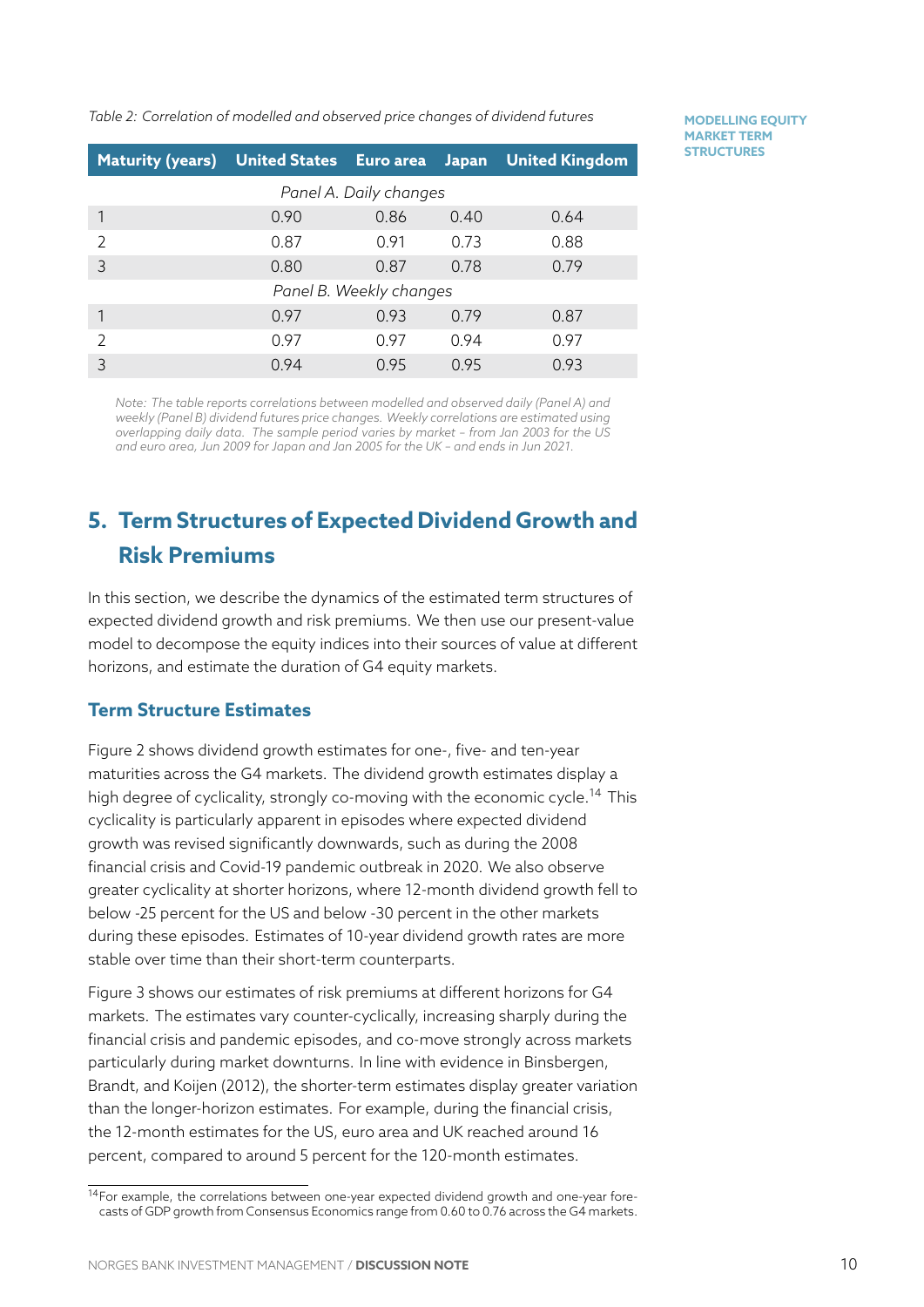<span id="page-11-0"></span>



<span id="page-11-1"></span>*Figure 3: Estimated risk premiums for G4 equity markets (annualised)*

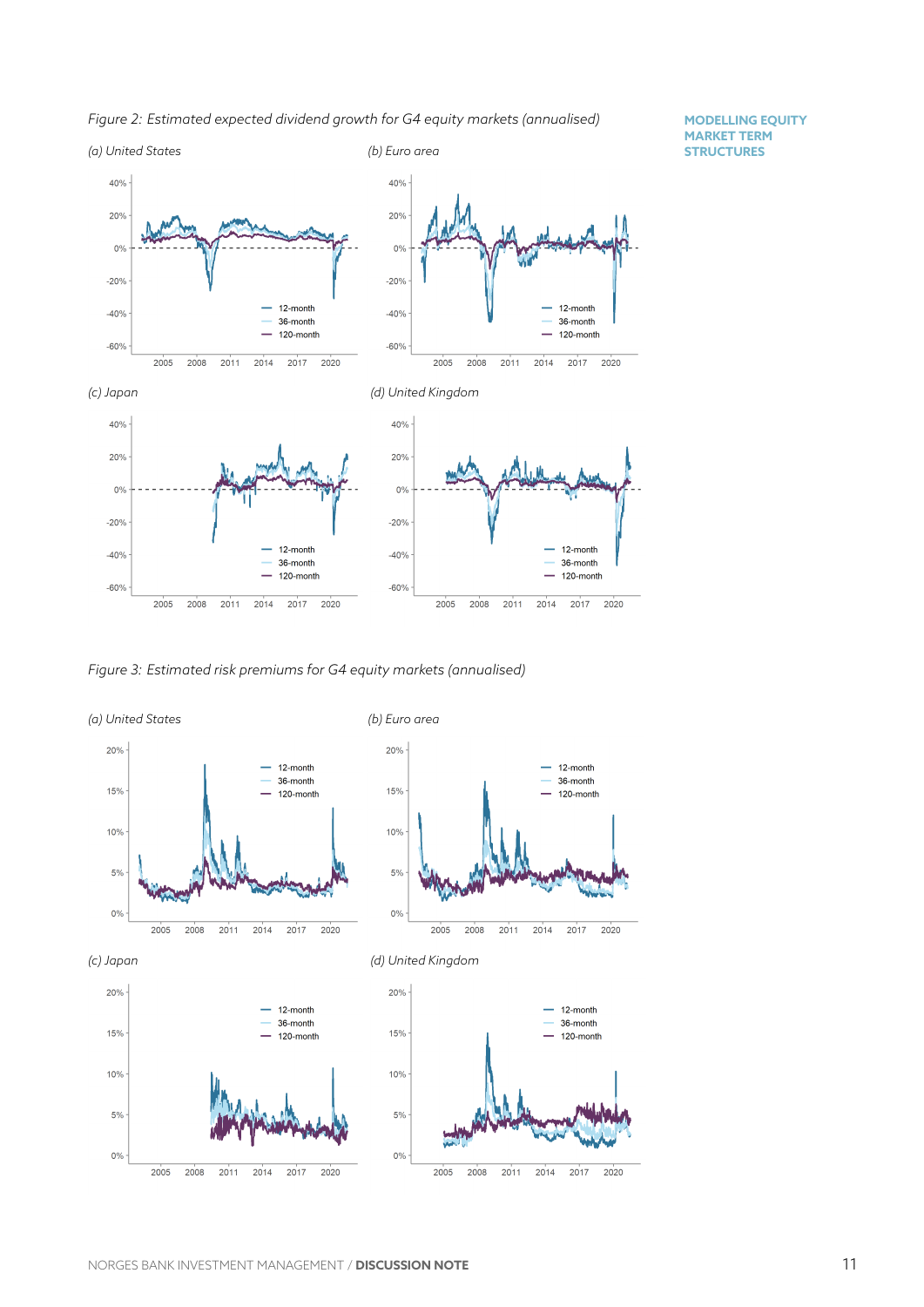*Figure 4: Parameter estimates of β θ* 0*t , the level factor of the risk premium term structure*

**MODELLING EQUITY MARKET TERM STRUCTURES**

<span id="page-12-0"></span>

 $\mathsf{Note:}$  The chart shows the estimates of the parameter  $\beta_{0t}^\theta$  in the Nelson-Siegel specifica*tion, which represents the level effect of the term structure of the dividend risk premium, see Appendix E for more details.*

As described i[n t](#page-20-0)he previous section, our modelling approach allows us to estimate full term structures of dividend growth and risk premiums. In particular, using our methodology, we can obtain risk premium estimates at the long end of the term structure. Through use of the present-value identity, these risk premiums are consistent with dividend futures prices, shorter-term risk premium estimates and long-term growth. Figure 4 shows the evolution of these estimates, captured by the level component of the term structure in our estimation approach. In particular for the US, euro area and UK, the estimates display an upward trend over most of the sa[m](#page-12-0)ple period.

The upward trend does not necessarily mean that the expected equity returns have also trended upwards over the same period. There are two reasons for this. First, long-horizon expected equity returns are estimated using the risk premiums across the entire term structure. As a result, the estimates presented in Figure 4 need to be considered alongside shorter term risk premium estimates. Second, the expected return on a risk-free government bond is an important component of the expected equity return. Yields on government bonds [ac](#page-12-0)ross G4 markets have been declining steadily over most of our sample period. Taken together, expected equity returns have trended downwards over the last decade. We plan to provide an in-depth discussion of expected equity returns in future work.

### **Decomposing Index Value by Horizon**

While there is significant variation in the dividend growth and risk premium estimates, our methodology also allows us to understand the implications of their variation for the overall stock index. Using the present-value model, we can estimate the amount each component of the term structure contributes to the total value of the index. As shown in equation (6), the stock market price can be expressed as the sum of all index dividend prices. The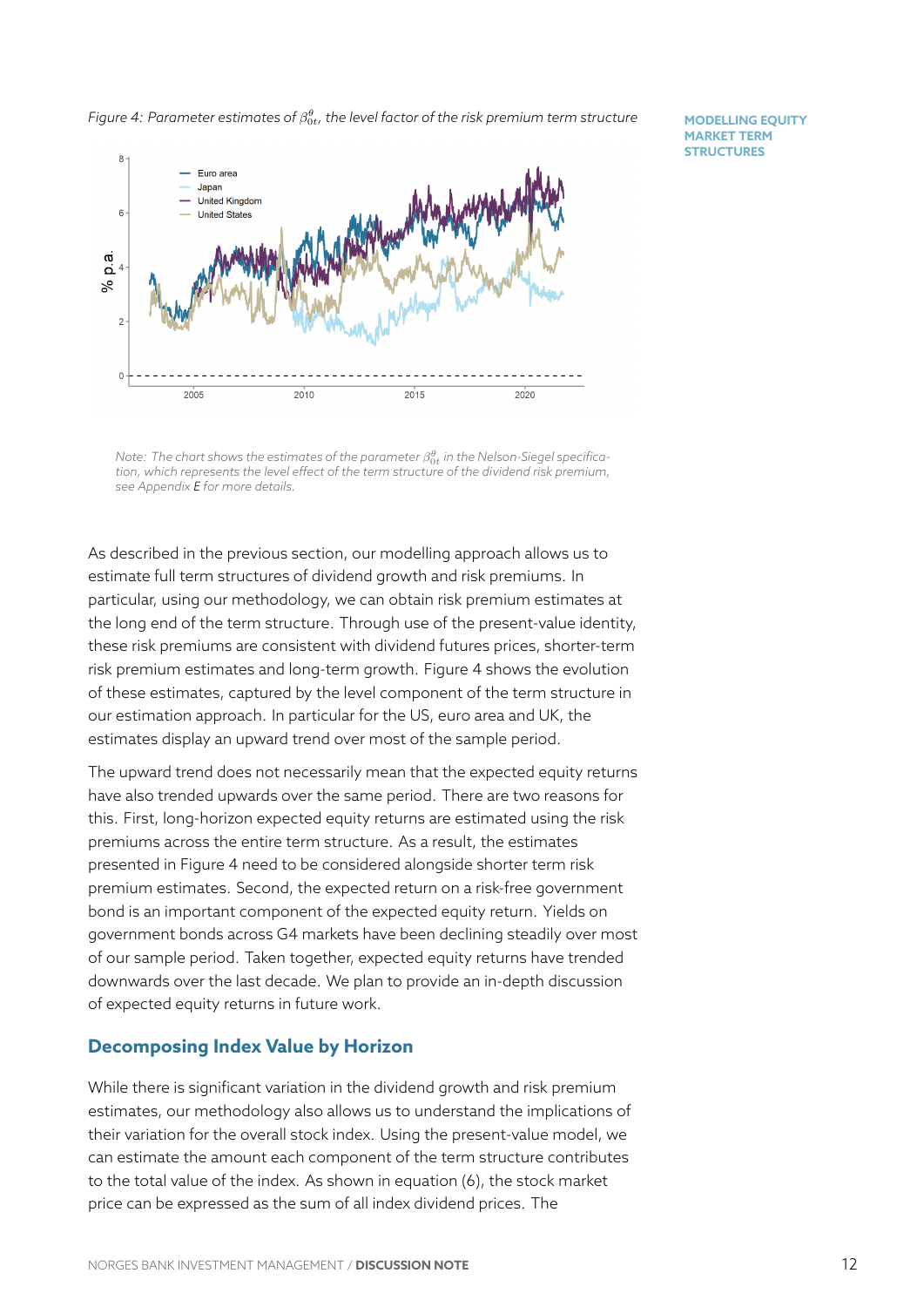contribution of each index dividend to the value of the equity index is given by:

$$
w_t^{(n)} = \frac{P_t^{(n)}}{S_t},\tag{8}
$$

**MODELLING EQUITY MARKET TERM STRUCTURES**

which describes how the value of the market is distributed across horizons. Based on our two-stage model, each cash flow at horizons up to 30 years is assigned an individual weight, while the remaining cash flows beyond this point are assigned a single weight determined by the terminal-value component in the present-value equation. Figure 5 decomposes each market over time, showing the distribution of weights by horizon. The charts split each equity index into three present-value components: 1) near-term dividends paid out over the next ten years, 2) divi[de](#page-13-0)nds paid out from year 11 to year 30, and 3) all remaining dividends beyond 30 years.

*Figure 5: Decomposing the value of G4 equity indices*

<span id="page-13-0"></span>



*Note: The figure shows the split of the value of G4 equity indices into present value of dividends in the first ten years, present value of dividends in years 11 to 30, and present value of all the remaining dividends. Start of the sample period varies by market: January 2003 for the euro area and the US, July 2004 for Japan, and January 2005 for the UK.*

The chart shows that the majority of the value occurs beyond ten years for all markets. Indeed, the component capturing cash flows beyond 30 years captures over 50 percent of the value on average in the US and Japan, and over 30 percent for the euro area and UK. The decompositions put the term structure estimates shown earlier into context. Despite their significant variation over time, the estimates for horizons up to ten years constitute a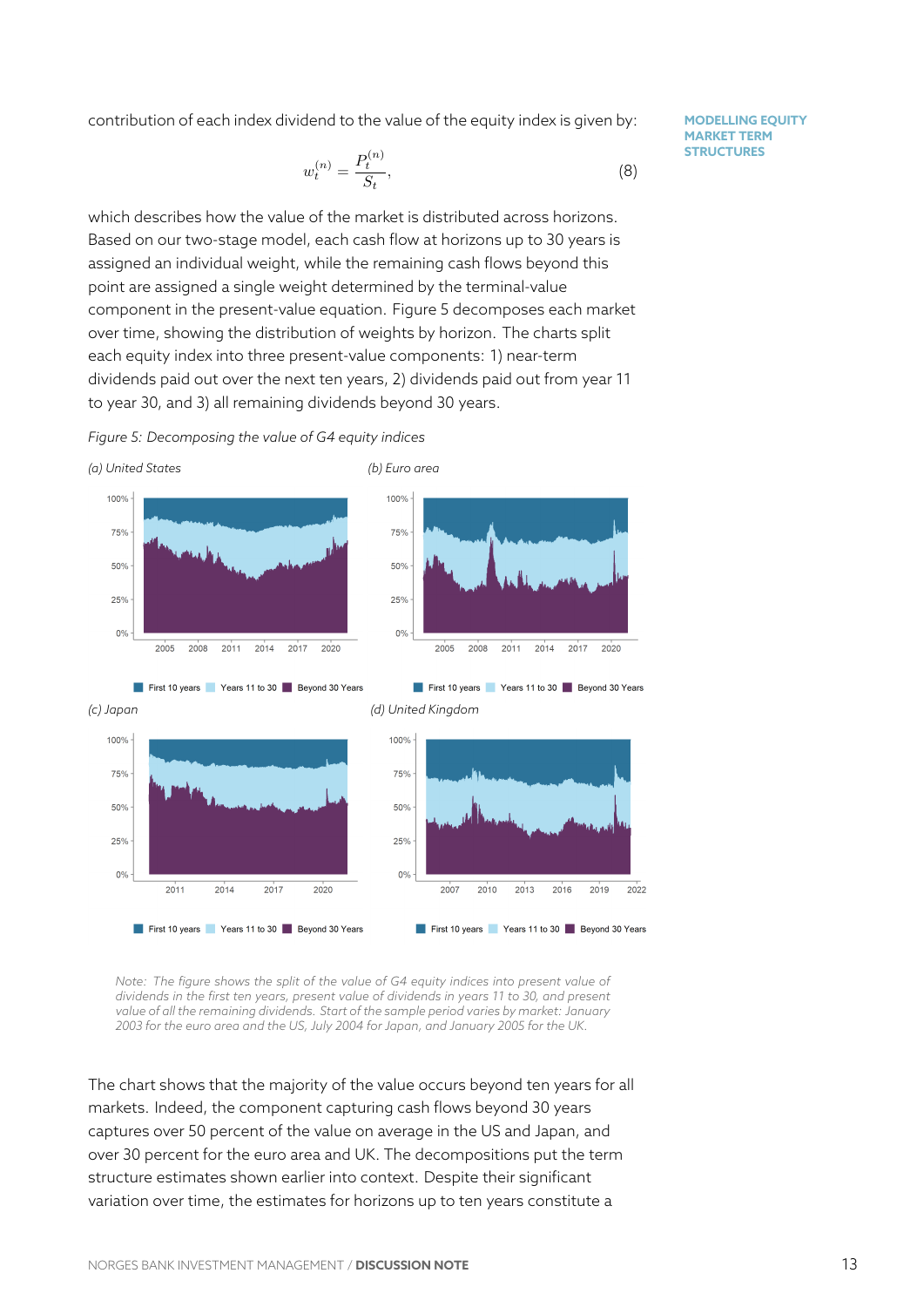relatively small proportion of the total index value, and contribute a smaller amount to variation in the value of the stock index compared to the longer-horizon components.

Near-term changes in expected equity cash flows, for example at one- or two-year horizons, often tend to be the focus of equity market participants. Our results indicate that the importance of short-horizon expectations for equity price variation depends on the extent to which they are persistent enough to also be reflected in longer-horizon expectations.

### **Equity Duration**

The distributions of the index values across horizons can also be summarised by measures of the equity market duration. Duration is a key metric for describing the horizon of an asset's cash flows, which is more commonly associated with fixed income securities. Our modelling approach allows us to estimate the duration of the equity market, defined as:

$$
Dur_t = \sum_{n=1}^{\infty} w_t^{(n)} \times n.
$$
 (9)

As highlighted in Binsbergen (2021), it is important to measure the duration of equities when comparing equity performance to other assets, in particular fixed income assets. In order to conduct a fair performance comparison, equities shouldb[e compared to ass](#page-16-11)ets with equally long duration, rather than assets such as short-term Treasury bills. Binsbergen (2021) provides empirical evidence that average realised equity returns are not higher than duration-matched bond returns. Figure 6 shows our estimates of duration for the G4 markets.

#### *Figure 6: Equity duration in G4 markets*



*Note: The chart shows estimates of equity duration in G4 markets. The estimates are obtained using the formula in equation* (9)*. Monthly data. Sample period ends in June 2021. Start of the sample period varies by market and is determined by data availability.*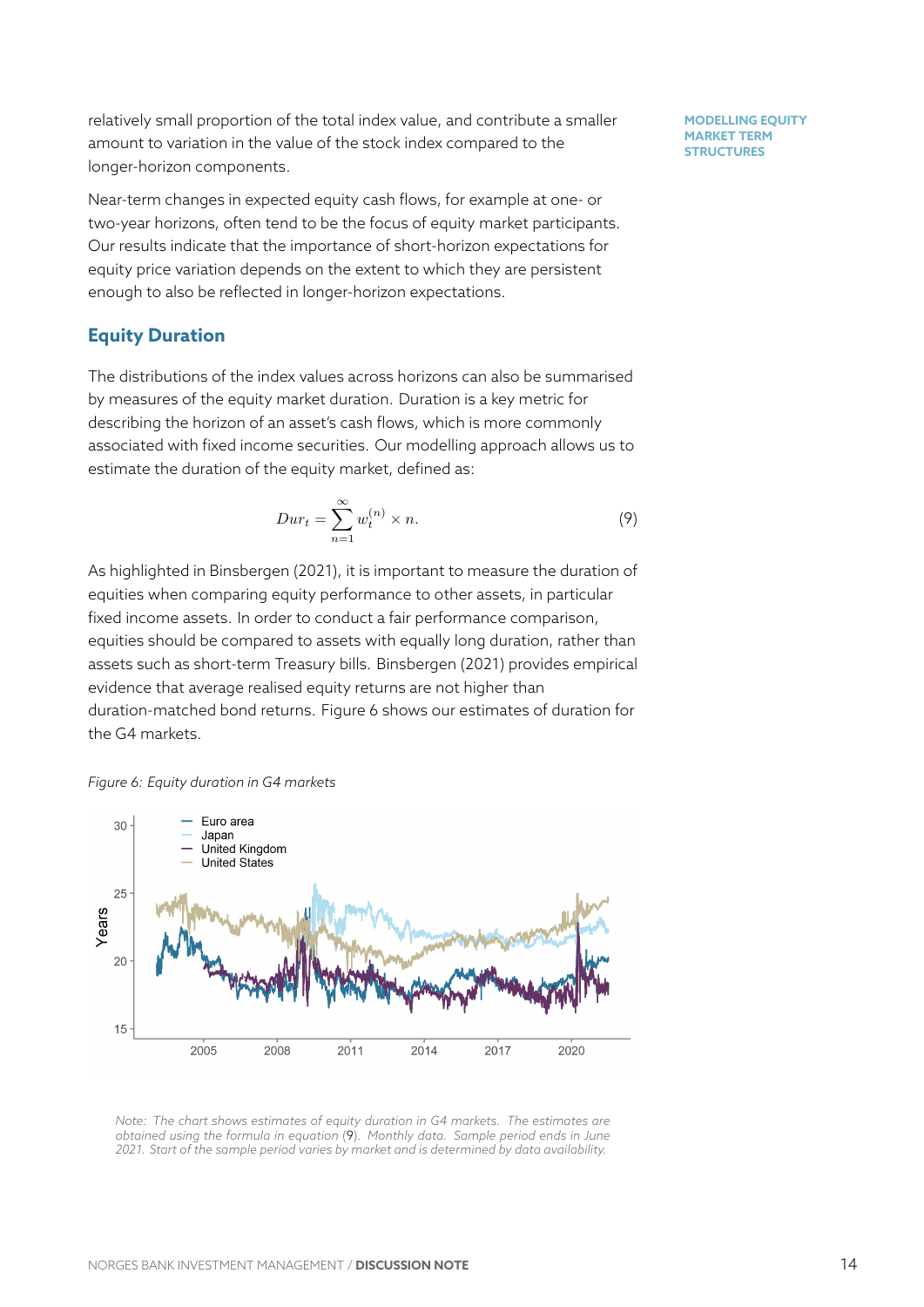Our estimates indicate that equity duration varies between 16 and 26 years over time and across markets, where the US and Japan have consistently higher duration compared to the euro area and the UK. The dispersion in duration remains high in the latest part of the sample, despite the fact that interest rates across G4 markets have converged towards zero around this period. Unlike bond duration, where the sole driver is the level of interest rates, equity duration is also determined by risk premiums and dividend growth. Higher long-term risk premiums will reduce equity duration, all else equal, while higher long-term dividend growth expectations will increase duration.

The estimates in Figure 4 indicate that the long end of the risk premium term structure has increased in the period following the 2008-2009 financial crisis, while long-horizon dividend growth expectations have trended downwards. These forces apply dow[nw](#page-12-0)ard pressure on duration, however our measure for the US has increased over this period. This implies that declining interest rates have offset these effects and pushed up duration in the US. For the other markets, duration measures have been relatively stable, where declining interest rates have offset changes in risk premiums and growth expectations.

### **6. Summary**

We estimate term structures of expected dividend growth and risk premiums for the US, euro area, Japanese and UK markets. We use a present-value modelling approach that combines dividend futures prices, stock index prices, option prices and survey data that facilitate estimation of term structures from short to long maturities. Our model is able to closely fit price data, where the term structures can explain most of the variation in stock index prices. We show that expected dividend growth and risk premiums vary significantly over time, particularly for shorter horizons and during market downturns. Our approach allows us to decompose index value by horizon, and we find that the majority of the value occurs beyond ten years across G4 markets. We are also able to estimate equity market duration, where our estimates range from 15 to 25 years across the G4 markets.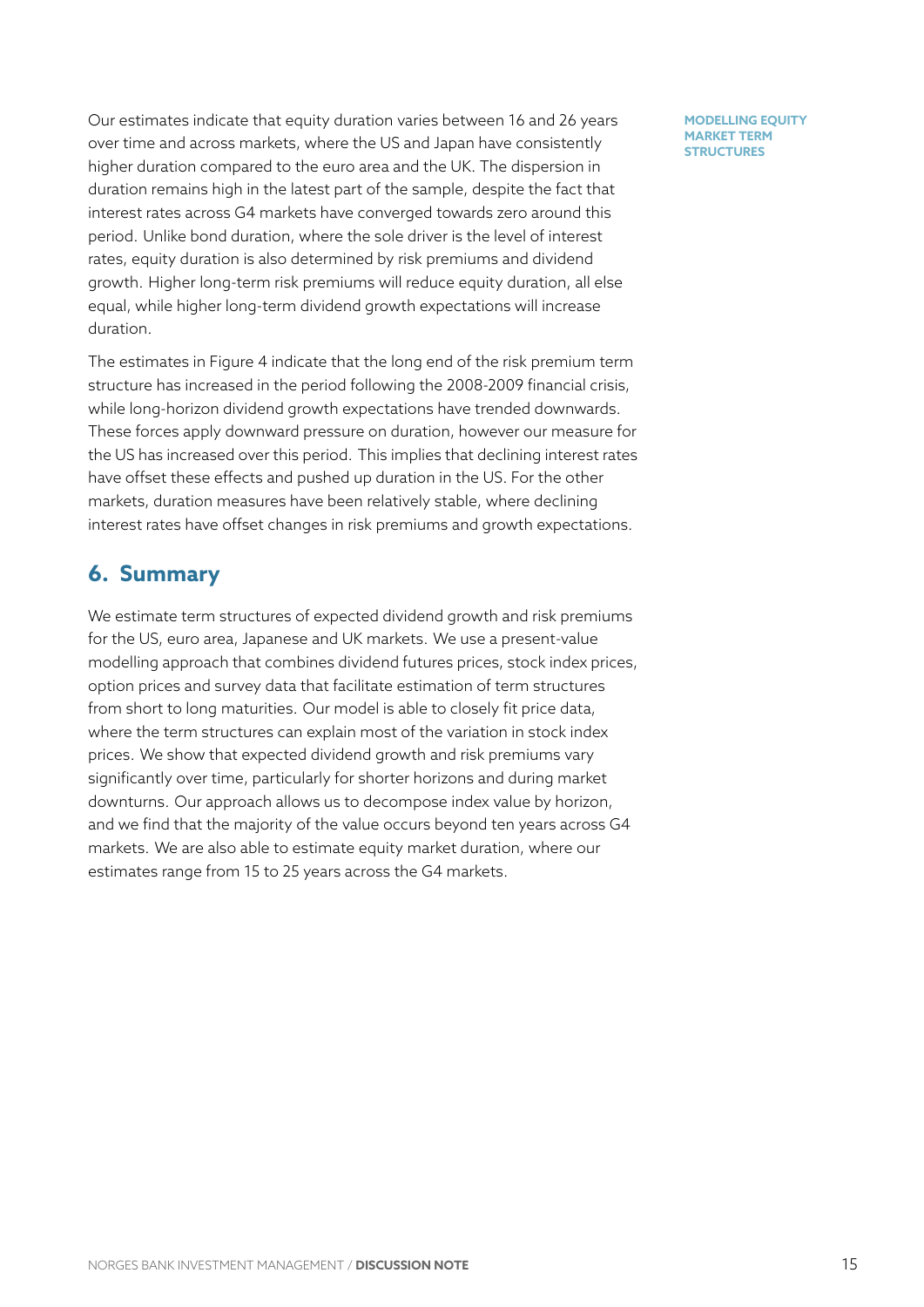### **References**

- <span id="page-16-11"></span>Binsbergen, J. (2021). Duration-Based Stock Valuation: Reassessing Stock Market Performance and Volatility. Working paper.
- <span id="page-16-10"></span>Binsbergen, J., M. Brandt, and R. Koijen (2012). On the Timing and Pricing of Dividends. *American Economic Review 102*(4), 1596–1618.
- <span id="page-16-3"></span>Binsbergen, J., W. Hueskes, R. Koijen, and E. Vrugt (2013). Equity Yields. *Journal of Financial Economics 110*(3), 503–519.
- <span id="page-16-9"></span>Charpe, M., S. Bridji, and P. McAdam (2019). Labor Share and Growth in the Long Run. *Macroeconomic Dynamics 24*(7), 1720–1757.
- <span id="page-16-7"></span>Goncalves, A. (2019). What Moves Equity Markets? A Term Structure Decomposition for Stock Returns. Working paper.
- <span id="page-16-2"></span>Gormsen, N. and R. Koijen (2020). Coronavirus: Impact on Stock Prices and Growth Expectations. *Review of Asset Pricing Studies 10*(4), 574–597.
- Gormsen, N., R. Koijen, and I. Martin (2021). The Pricing and Risk of Dividends by Maturity: Theory and Evidence from the COVID-19 Pandemic. *American Economic Association Papers and Proceedings forthcoming*.
- <span id="page-16-8"></span>Knox, B. and A. Vissing-Jorgensen (2021). A Stock Return Decomposition Using Observables. Working paper.
- <span id="page-16-0"></span>Manley, R. and C. Mueller-Glissmann (2008). The Market for Dividends and Related Investment Strategies. *Financial Analysts Journal 64*(3), 17–29.
- <span id="page-16-5"></span>Martin, I. (2017). What is the Expected Return on the Market? *Quarterly Journal of Economics 132*(1), 367–433.
- <span id="page-16-1"></span>Mixon, S. and E. Onur (2017). Dividend Swaps and Dividend Futures: State of Play. *Journal of Alternative Investments Winter 2017*, 27–39.
- <span id="page-16-6"></span>NBIM (2021). Fundamental Drivers of Asset Returns. *NBIM Discussion Note* (#2-2021).
- <span id="page-16-4"></span>Nelson, C. and A. Siegel (1987). Parsimonious Modeling of Yield Curves. *Journal of Business 60*(4), 473–489.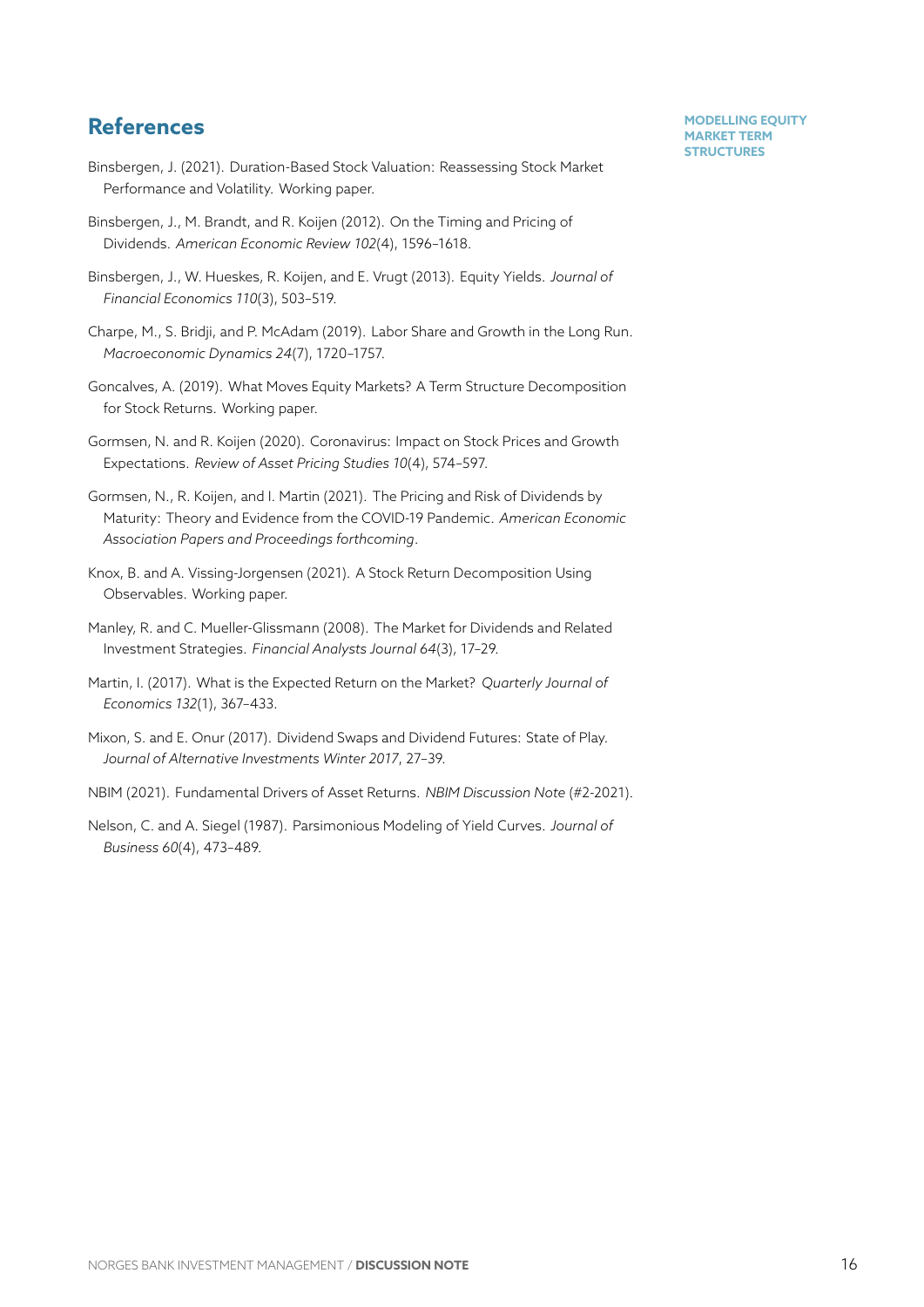# **Appendix A: Liquidity and informativeness of dividend futures**

**MODELLING EQUITY MARKET TERM STRUCTURES**

<span id="page-17-0"></span>Figure 7 shows the size of G4 dividend futures markets. EURO STOXX 50 dividend futures are by far the largest market with around 10 billion euros of notional outstanding. Note that these numbers only include exchange-traded instru[me](#page-17-2)nts and exclude the OTC market. In the earlier part of our sample period, most of trading was conducted OTC.

To gauge liquidity across dividend futures contracts of different maturities, Table 3 shows open interest for G4 dividend futures with maturities covering one to five years. Euro area futures, which have the longest trading history, are by far the most liquid of the four markets, both in aggregate and across matu[rit](#page-18-1)ies. Open interest in the other three markets is more comparable. Across all four markets, open interest declines once we move beyond maturities of two to three years.



<span id="page-17-2"></span>

<span id="page-17-1"></span>*Note: Panels show the notional outstanding in the dividend futures market for the euro area, Japan, the UK and the US. All data are in billions of local currency. Sample period ends in June 2021. Start of the sample period varies by market. Data are sourced from Bloomberg.*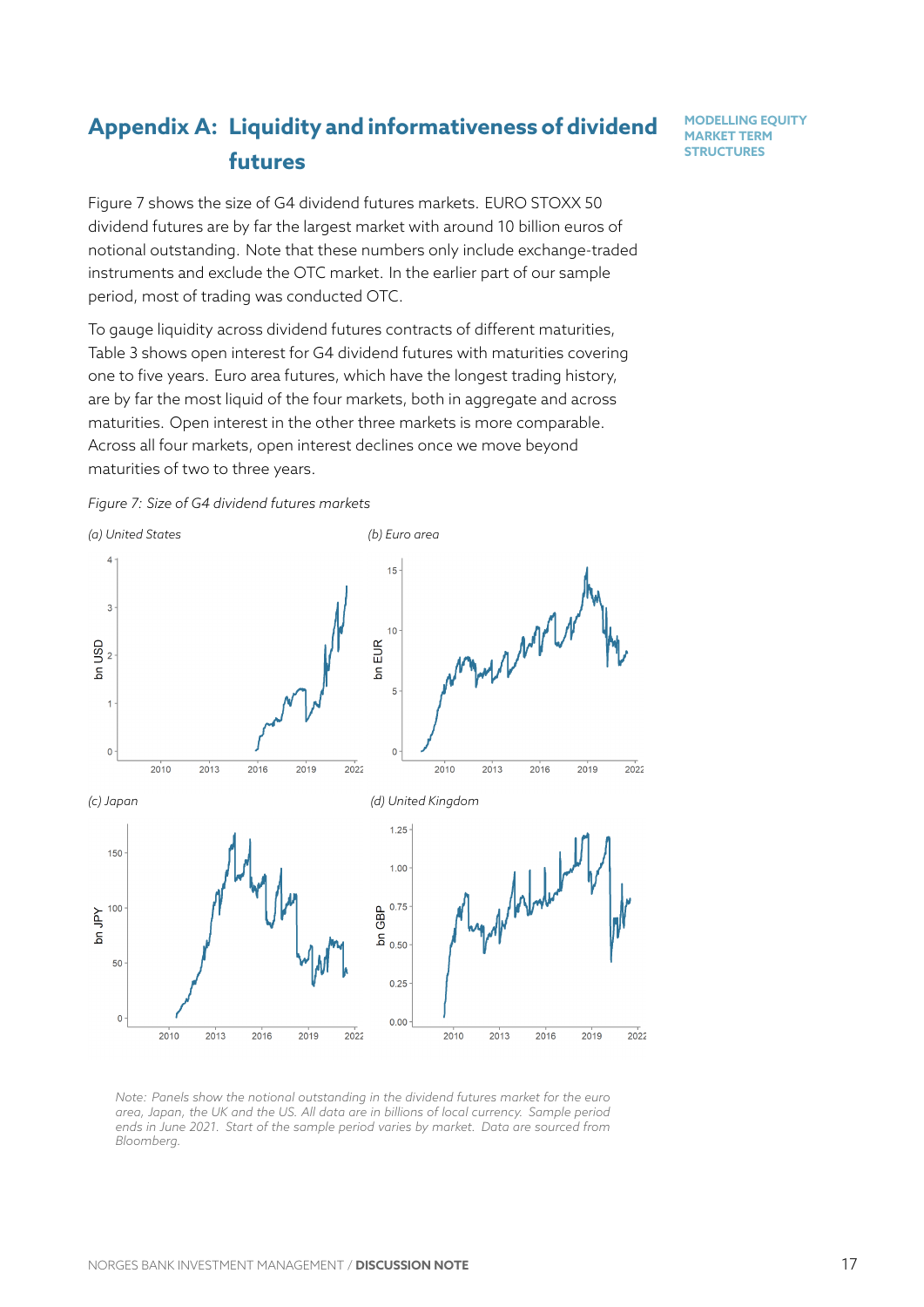*Table 3: Open interest (million US dollars) for G4 dividend futures at one- to five-year maturities*

<span id="page-18-1"></span>

| <b>Maturity (years)</b> | <b>United</b><br><b>States</b> | Euro area | <b>Japan</b> | <b>United</b><br><b>Kingdom</b> |
|-------------------------|--------------------------------|-----------|--------------|---------------------------------|
|                         | 840                            | 2,584     | 310          | 265                             |
|                         | 584                            | 2,377     | 244          | 263                             |
| 3                       | 465                            | 1,434     | 50           | 187                             |
| 4                       | 124                            | 1,225     | 16           | 124                             |
|                         | 55                             | 639       |              | 13                              |

**MODELLING EQUITY MARKET TERM STRUCTURES**

*Note: Data are sourced from Bloomberg, as of 31 December 2020.*

## **Appendix B: Dividend Futures and Swaps**

For all G4 equity markets, we obtain prices of dividend futures and swaps from the following three sources:

- *Daily closing prices of dividend futures from Bloomberg.* We use dividend futures for the G4 markets written on the indices described in Table 1. The starting dates vary by market: June 2008 for the euro area, June 2010 for Japan, May 2009 for the UK, and November 2015 for the US.
- *Daily dividend swap prices from BNP Paribas.* The sample period is January 2003 to May 2013 for all four markets.
- *Daily dividend swap prices from Goldman Sachs.* Available for the UK and the US. The sample period is January 2008 to April 2020 for both markets.

Combining the three sources allows us to construct a dataset that covers the period starting in January 2003 at a daily frequency. For historical data, we prioritise data sources as follows: 1) swaps from Goldman Sachs, 2) swaps from BNP Paribas, 3) futures from Bloomberg. We prefer swaps over futures historically because most of the trading took place in the OTC swap market when we go back in time. Beyond that, the ordering is based on our own pricing quality checks. Our dataset therefore contains two types of dividend contracts: dividend futures and dividend swaps. Throughout the note, use "dividend futures" to refer to the combined sample of futures and swaps.

## **Appendix C: Extracting risk premiums from options**

<span id="page-18-0"></span>We consider options with expiration dates ranging between one month and three years. The availability of option data varies across markets. Estimates for the US start in January 1996, January 2002 for the euro area , June 2009 for Japan and in January 2005 for the UK. To obtain constant-maturity estimates of risk premiums, we interpolate between observed maturities.

To develop an option-based measure of the equity risk premium, Martin (2017) relies on an inequality that places a lower bound on the equity risk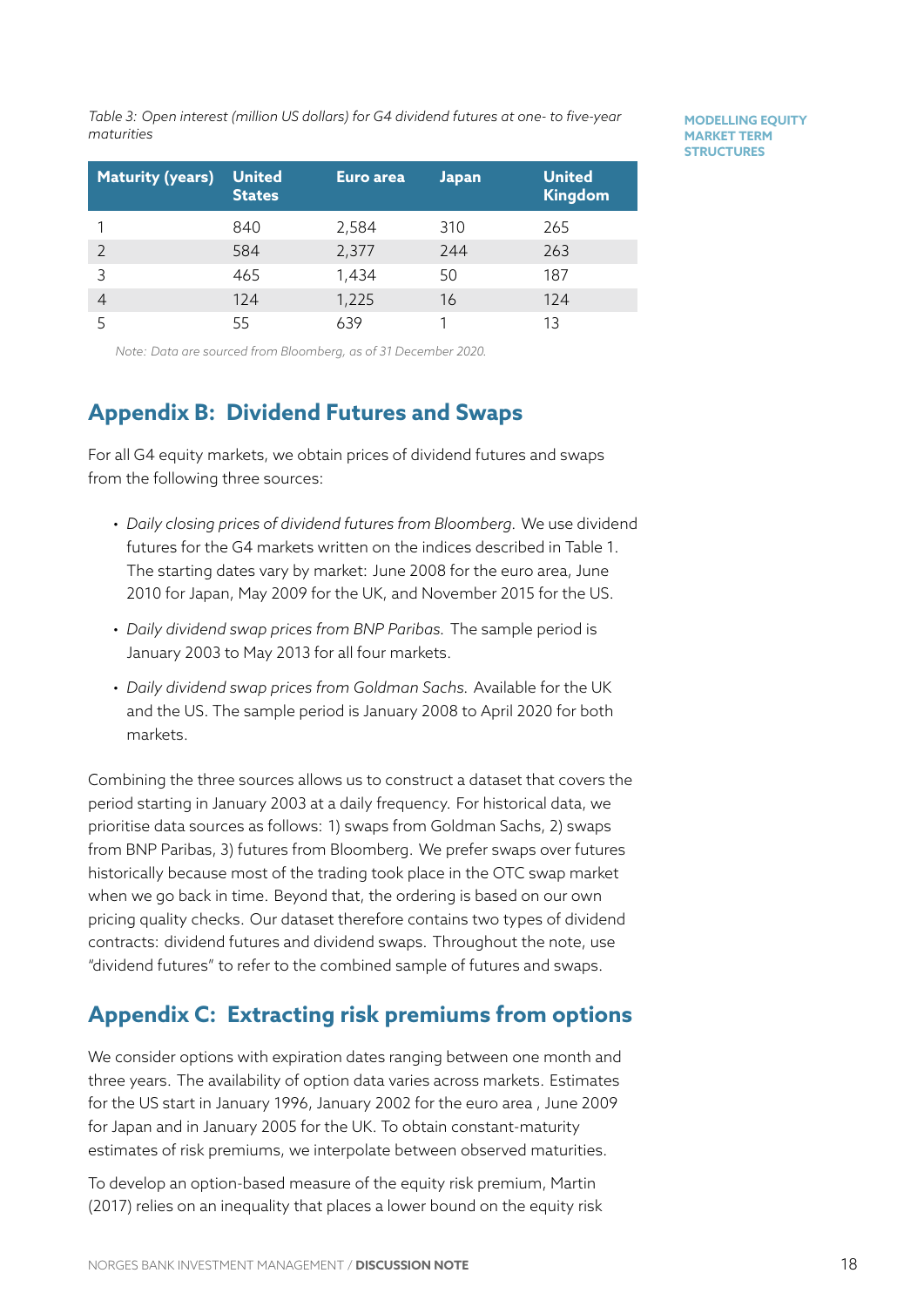premium. The lower bound is a function of the risk-neutral variance of the market return and is extracted from equity index options. We use the lower bound, labelled SVIX, as a proxy for the equity risk premium.

We source the option data from OptionMetrics, which provides security- and index-level data covering the US, European, and Asian markets. While OptionMetrics is a very rich dataset, there are several issues that require careful treatment in order to construct robust and stable estimates. First, the dataset contains many illiquid options with stale prices. This introduces non-convexity in prices and reduces the accuracy of our estimates. Second, the number of strikes available at each maturity can fluctuate wildly (i.e. different degrees of discretisation in strikes), making our estimates unstable. To account for these issues, we apply several filters to the data before calculating our estimates. In particular, we remove all options with:

- Missing deltas and implied volatility;
- Special settlements;
- Best bids less than zero;
- No last trade date (where available);
- Less than seven days to maturity;
- All maturities with fewer than seven out-of-the-money strikes.

Another consideration when estimating SVIX is the availability of target maturities, i.e. maturities for which we want an estimate of the equity risk premium. We choose to estimate the equity risk premium in one-month intervals up to one year, and three-month intervals up to three years. However, option maturities at such intervals are not always available for each date. We address this issue by estimating SVIX for all maturities and linearly interpolating between the two closest maturities.

### **Appendix D: Realised Dividends**

We estimate realised dividends *D<sup>t</sup>* as the difference between daily total and price returns cumulated over one year:

$$
D_t = \sum_{j=t-1Y}^{t} PRI_{j-1} \left( \frac{TRI_j}{TRI_{j-1}} - \frac{PRI_j}{PRI_{j-1}} \right),
$$
\n(10)

where *T RI<sup>t</sup>* and *P RI<sup>t</sup>* refer to the total return and price return indices, respectively. Figure 8 shows our estimates of current index dividends for all G4 markets.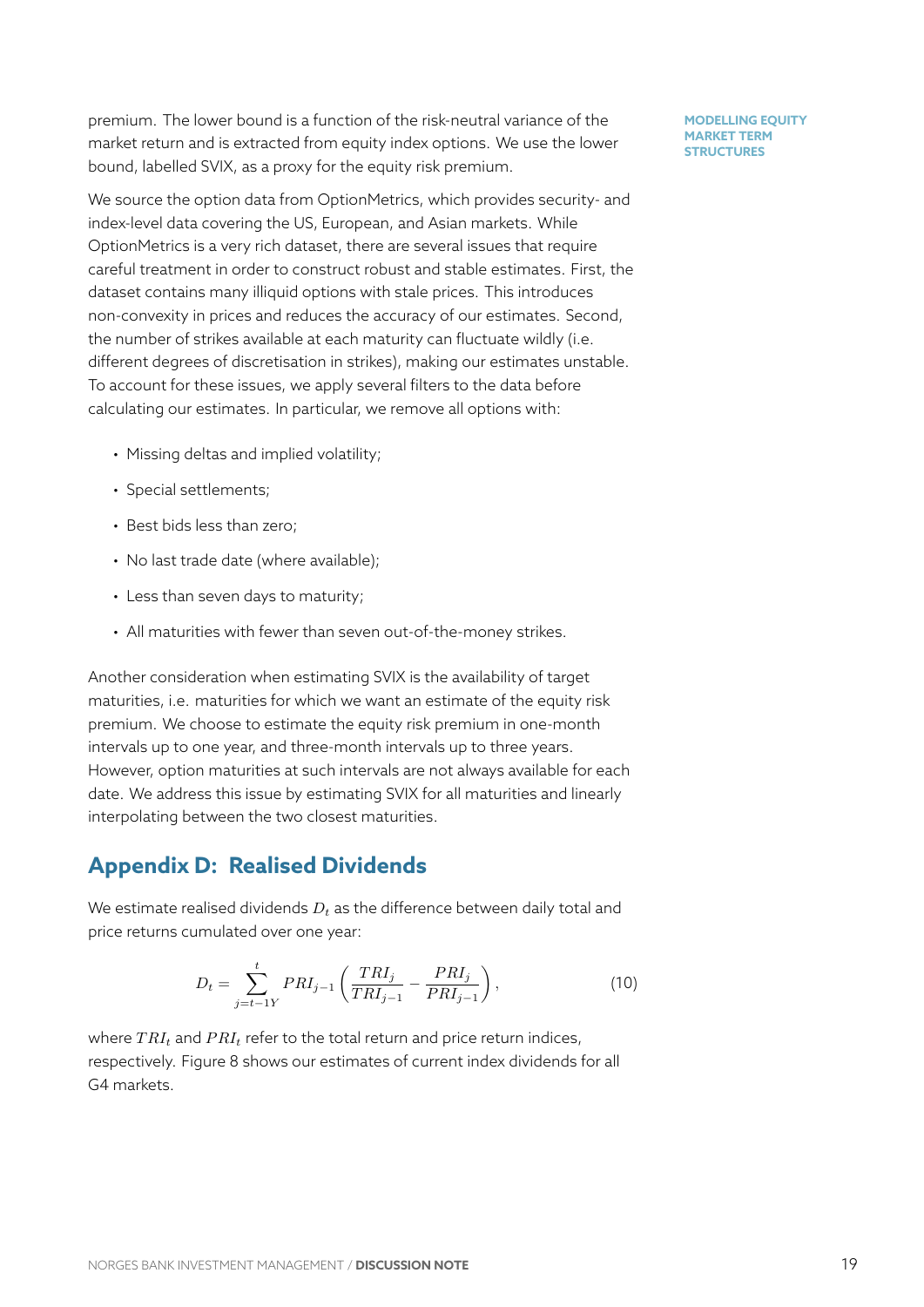*Figure 8: Realised index dividends across G4 equity markets*



*Note: The panels show daily rolling sums of index dividends paid out over the last 12 months for the US, Japan, the euro area and the UK. Realised index dividends are extracted as the difference between the total return and price return indices using the formula given by equation* (10)*. We use realised index dividends over the last 12 months to approximate the current index dividend Dt. The sample period is January 2003 to June 2021.*

<span id="page-20-0"></span>Corporate payout policies differ substantially across the G4, and the degree of dividend smoothing is perhaps the most visible difference across markets. Companies in the euro area tend to pay dividends once a year, usually in May or June. US companies, on the other hand, tend to pay dividends quarterly. The smoothness of US dividends is also related to share buybacks, which is another way of returning cash to shareholders. This payout policy is more common in the US than in the euro area and offers companies a more flexible way of distributing cash to shareholders, thus further smoothing dividend payouts. The payout policies of Japanese and UK companies are somewhere in between these two extremes.